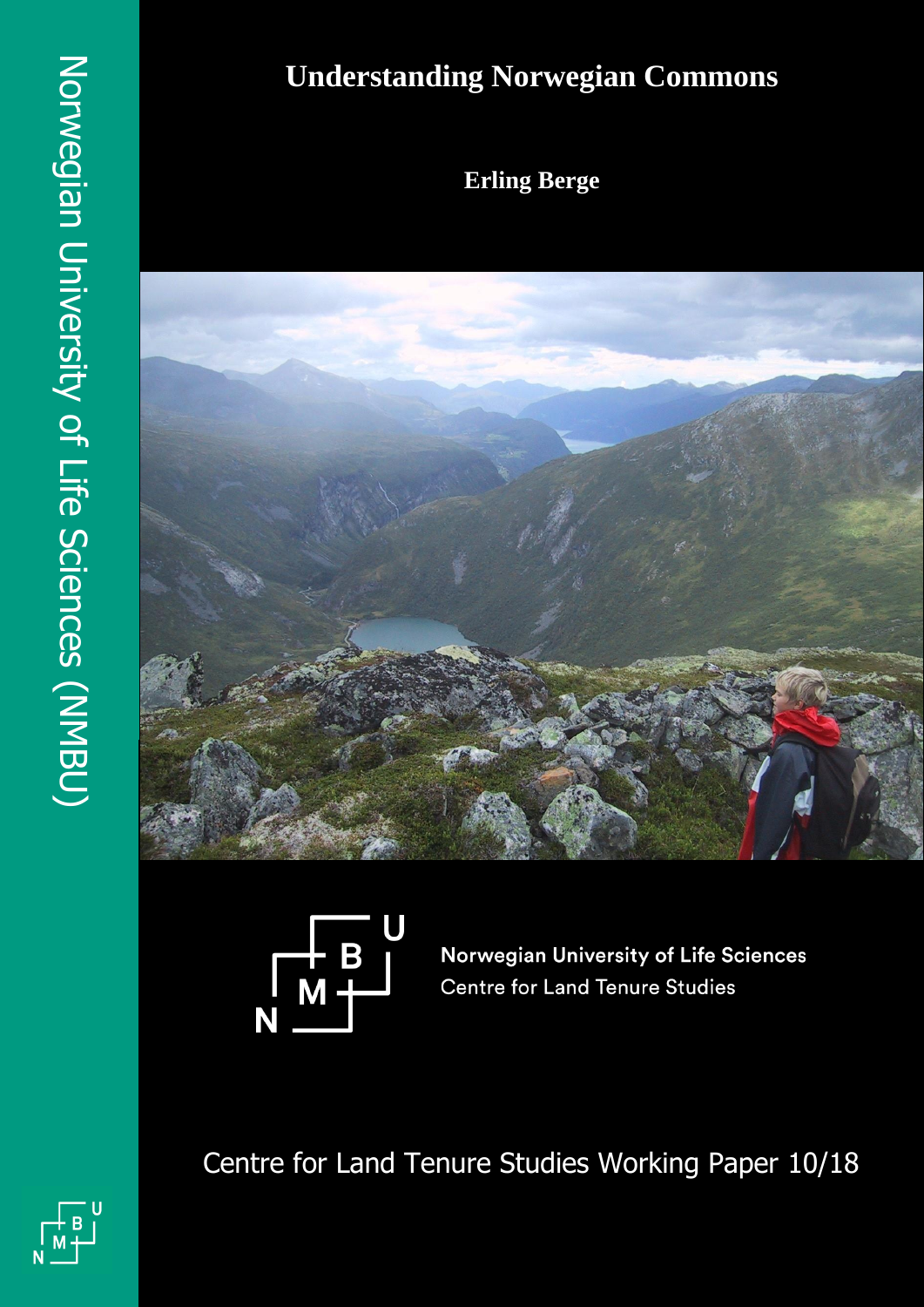### **Revised paper presented 16 November 2018 to the 24th Riunione scientifica del Centro Studi e Documentazione sui Demani civici e le Proprietà collettive**  Università degli studi di Trento<sup>1</sup>

# **Understanding Norwegian Commons**

Erling Berge Norwegian University of Life Sciences

#### **Abstract**

The paper reviews the development of the legal status of Norwegian commons from the first known legislation on commons. The development can be divided into 5 periods.

The first period lasted until about 1300. In this period, the commons changed from being a local matter for the chiefs and the local thing to become a national resource where also the King had rights to resources for defence of the realm.

The second period is the big population decline 1350-1550 where Norway lost 60% of its population and the King and his bureaucracy moved to Copenhagen. The commons reverted to a local issue.

The third period lasted from about 1550 to 1814. The powers of ownership were now seen to reside in the Crown. It had moved from the local community to the state. The rights of common were respected and should remain as they had been from old on. Limitations on the commoner's exploitation were introduced. Rights of common were held by active farms and stinted to the needs of the farm. At the same time, the Crown started large-scale exploitation of the forest resources and selling off forestland to sawmill owners and timber merchants.

In the period 1814 to 1857/ 1863 the state's ideas about the commons were recast into 3 types of commons and one type not mentioned in the legal texts that here is called hamlet commons.

In the period after 1863 the limitations and regulations of the exploitation of the commons continued. By the end of the  $20<sup>th</sup>$  century, the rights of common were reduced to rights of forests and pasture tailored to the needs of the farm. However, the development in farming and recreation activities of the population changed the usage of the commons. The rights of fishing and hunting in state commons came close to an all men's right. The national community expanded its use of the commons by defining much of their areas to be protected lands providing landscapes for recreational activities and production of ecosystem services.

**Key words**: Norway, commons, history, rights of common, ownership, landscape protection

**JEL codes**: Q15, P48, Q2, H7

 $\overline{a}$ <sup>1</sup> For more information see https://www.usicivici.unitn.it/convegni/24rs/comunicazioni.html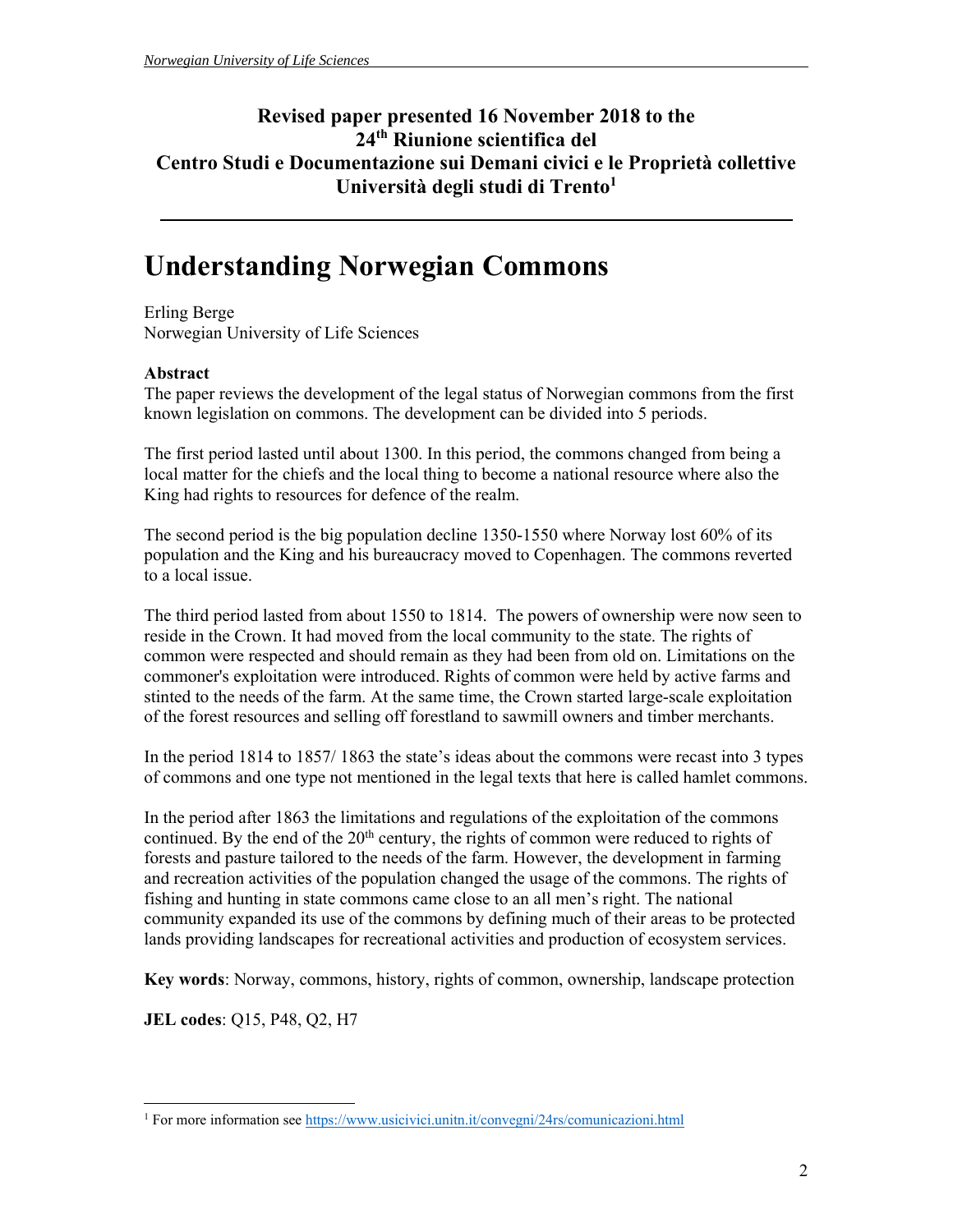**Revised paper presented 16 November 2018 to the 24th Riunione scientifica del Centro Studi e Documentazione sui Demani civici e le Proprietà collettive, Università degli Studi di Trento** 

## **Understanding Norwegian Commons**

Erling Berge\* Norwegian University of Life Sciences

#### **Introduction**

The Norwgian concept of a "state commons" was introduced by legislation in 1857 (Stortinget 1857 [1861]), elaborated in the act on forest management in 1863 (Stortinget 1863 [1872]), and further, for non-forest resources, in the act on non-forest resources in state commons ("Fjelloven") from 1920 (Stortinget 1920 [1925]). Between 1814 and 1857, these areas were seen as commons belonging to the state<sup>2</sup>, and before 1814 they were labelled "the King's commons". The expression "King's commons" seems to have been introduced during the reign of Christian IV  $(1588-1648)^3$ . Before that, they were just the "commons"<sup>4</sup>.

The 1857 legislation introduced three types of commons. They were classified according to the ownership of the ground (the abstract land surface) into state commons, bygd commons, and private commons<sup>5</sup>. The state commons of today

 \* Thanks to Pietro Nervi for the invitation to present the paper. Thanks to Håvard Steinsholt for providing expert guidance helping to avoid mistakes. Thanks to Audun Sandberg for providing ideas for the political context of the development of commons. Mistakes remaining are my responsibility.

<sup>&</sup>lt;sup>2</sup> In legislation from 1821 it is prohibited to sell any of the commons belonging to the state ("De Staten") tilhørende Almindinger .."). This rule was rescinded in 1848, but reintroduced in 1863. Since then the sale of areas from a state commons is prohibited, but, of course, with a few exceptions. 3

<sup>&</sup>lt;sup>3</sup> Imsen (1990, 196, note 8); Imsen emphasises that the local thing had responsibility for upholding the old rules about the commons.

<sup>4</sup> Both Christian IV's law book and Christian V's law book uses the expression "kongens alminding" (King's commons) e.g. Christian IV in Chapter 58 and Christian V in Chapter 12, section 2. In the corresponding section in Magnus Lagabøte's book (Chapter 61, section 3) it is referred to the duties of the King's representative (ombudsmand) in relation to settlements in the commons.

<sup>&</sup>lt;sup>5</sup> The labels "Bygd" and "Private" were introduced by the 1863 legislation on forest management (Stortinget 1863 [1872]). "Bygd" is a Norwegian word, which in the context of commons does not translate well to English. Sevatdal (1985) translates "bygd" commons as "parish common lands". But it has in connection with commons nothing to do with parish as usually understood. The concept "bygd" has been used in legal texts at least since Magnus Lagabøte's (1238-80) "Landslov" ("law of the realm") from 1274 (Taranger 1274 [1915]). The meaning of "bygd" is literally "settlement" meaning a small local community. In most contexts, village or local community will be the correct translation. Current usage of the word would suggest some kind of local community independent of more formally defined units such as school districts, parishes, or municipalities. Earlier in our history, bygd would be used for the smallest administrative unit, the local law district, and later the parish. In conjunction with commons, this translation of bygd to community will not give the right associations. Because the areas burdened with rights of common throughout our history usually were tied to users from some specific local community (the bygd), the bygd became tied to a certain area recognized as "their" commons. During the past 800 years the original usage of the word "bygd" in the legal language has turned around, and today the bygd, in relation to commons, is defined as comprising of those farm enterprises which have rights of common in the area recognized in law as a "commons". This way of delimiting the units with rights of common has been in the law since 1687. Since translation of "bygd" to English in this case is seen as inadequate, the word "bygd" will be used here.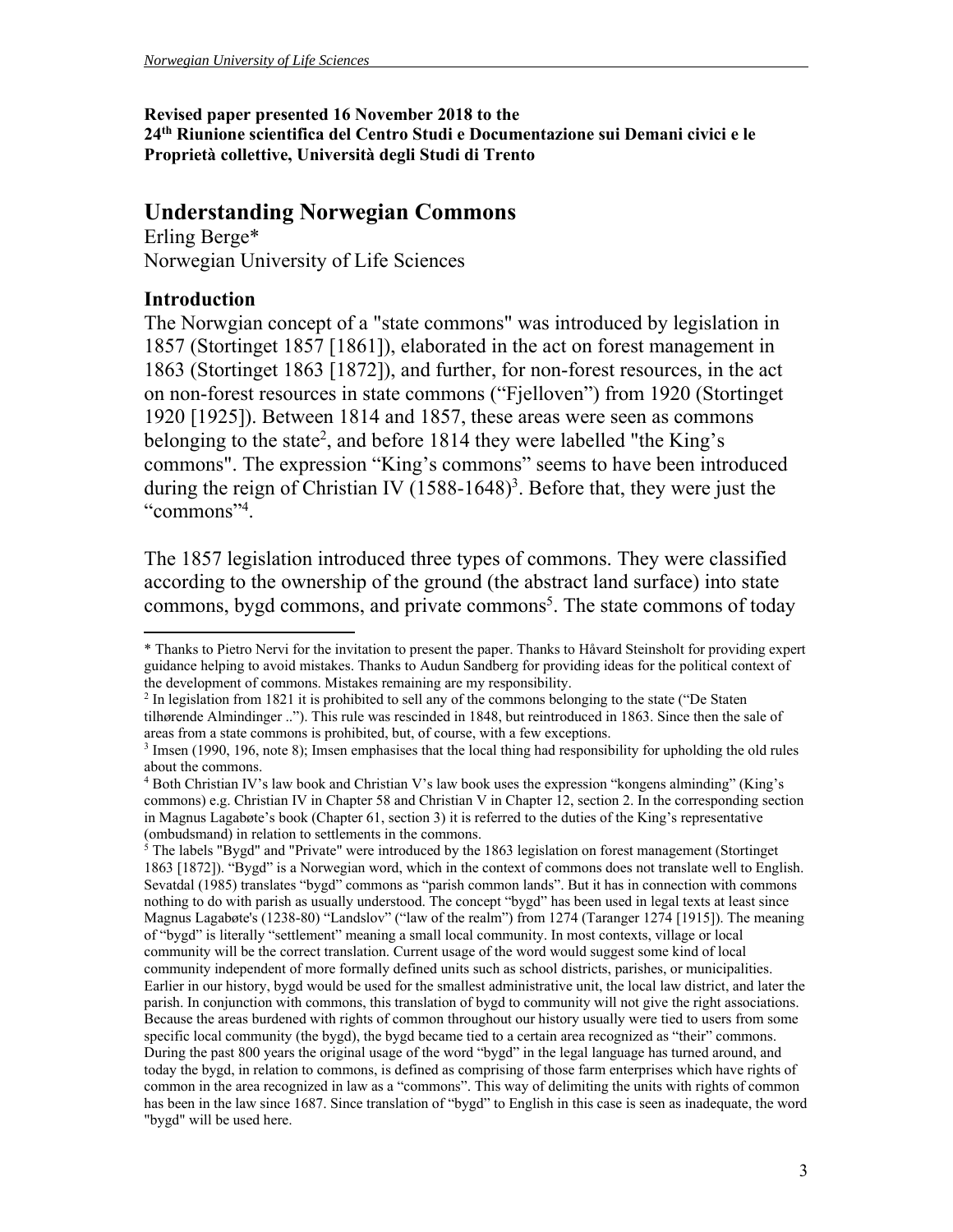cover 2.6 million hectare. This amounts to about 23% of the surface of the country south of Nordland County. The bygd commons comprise 0.55 million hectare or about 5% of the surface. North of Trøndelag there is just one small state commons in Troms<sup>6</sup>. The 1920 act on state commons was not seen as relevant for these counties. Working from 1985 to 2004, the "Outfield court commission" stated that, with some exceptions, most mountainous parts of Nordland and Troms counties (app. 2,7 million hectares) probably are state commons – even if groups of commoners are not identified so far. 7 Still the act on state commons does not apply.

One type of outfield that also could be seen as commons can be called "hamlet commons". In Norwegian terms, they are not called "allmenning" (commons), but "realsameige", meaning that each farm, in a specified group of farms, is "owner" of a specified share of the outfield. The total area of hamlet commons is unknown, but they are assumed larger than state and bygd commons combined<sup>8</sup>. Thus, by 1920 the commons of southern Norway were split into 4 types defined by way of ownership and who the owner(s) are $9$ . Their characteristics are outlined in table 1.

| <b>Table 1</b> Norwegian commons as they emerged from the legislation in 1857 and |  |  |
|-----------------------------------------------------------------------------------|--|--|
| 1863 until 1992                                                                   |  |  |

| <b>Type of</b><br>commons                                                                                     | Owner of ground<br>(and remainder) | Devolution of rights of<br>common* | <b>Rule for stinting</b><br>exploitation of |  |
|---------------------------------------------------------------------------------------------------------------|------------------------------------|------------------------------------|---------------------------------------------|--|
|                                                                                                               |                                    |                                    | resource                                    |  |
| State commons                                                                                                 | <b>State</b>                       | State/ fellow commoners            | Needs of the farm                           |  |
| Private commons                                                                                               | Private owner(s)                   | Owner/ fellow commoners            | Needs of the farm                           |  |
| Bygd commons                                                                                                  | Farms                              | Fellow commoners                   | Needs of the farm                           |  |
| Hamlet commons                                                                                                | Farms                              | Descendants of commoner            | Ownership fraction                          |  |
| *Rights of common belong to the farm as a cadastral unit and refer to the right to exploit specific resources |                                    |                                    |                                             |  |
| found in the land defined as a commons.                                                                       |                                    |                                    |                                             |  |

<sup>6</sup> A state commons in Harstad municipality, called Mo, comprise 450 ha with no productive forests. It is managed as bygd commons (NOU 1985, 156).

 $\overline{a}$ 

<sup>&</sup>lt;sup>7</sup> The Supreme Court has (Høyesterett 1996) decided that on some of the land owned by the state in Nordland some specified farms have right to pasture based on old rights of common. They have no other rights of common. One conclusion should then have been that this is a state commons. However, Stortinget (the Norwegian parliament) has not enacted the legislation on state commons anywhere in Nordland and Troms. In Finnmark most of the land has been transferred into a trust-like legal construction designed to fulfil Norwegian duties under ILO (1989) convention 169 (Stortinget 2005). The history of the commons in Norway's 3 northernmost counties (Nordland, Troms, and Finnmark) is deviant in so many ways that we shall leave it out here. For example, in Manndalen, Troms, the Supreme Court has decided that the local population of the bygd is the owner of an area called Svartskogen (Høyesterett 2001a). The usage of this area conforms to the definition of a commons as understood in the international literature. Unlike other Norwegian commons all inhabitant in the community Manndalen have rights of common in Svartskogen and they lose these if they move away. Sevatdal (1998, 156-158) provides a short survey of the situation in Northern Norway. 8

<sup>&</sup>lt;sup>8</sup> We are still talking about southern Norway, see Sevatdal (1998, 152).

Other types of mixed ownership or collective use of land resources are not seen as "commons" here. Even if the ground itself is held in severalty, specified rights such as grazing, hunting, etc. may belong to larger groups of farms. Individual owners sometimes have to join in utilisation "by the nature of the resource" (rivers, waterfalls, extremely fragmented property structures, etc.).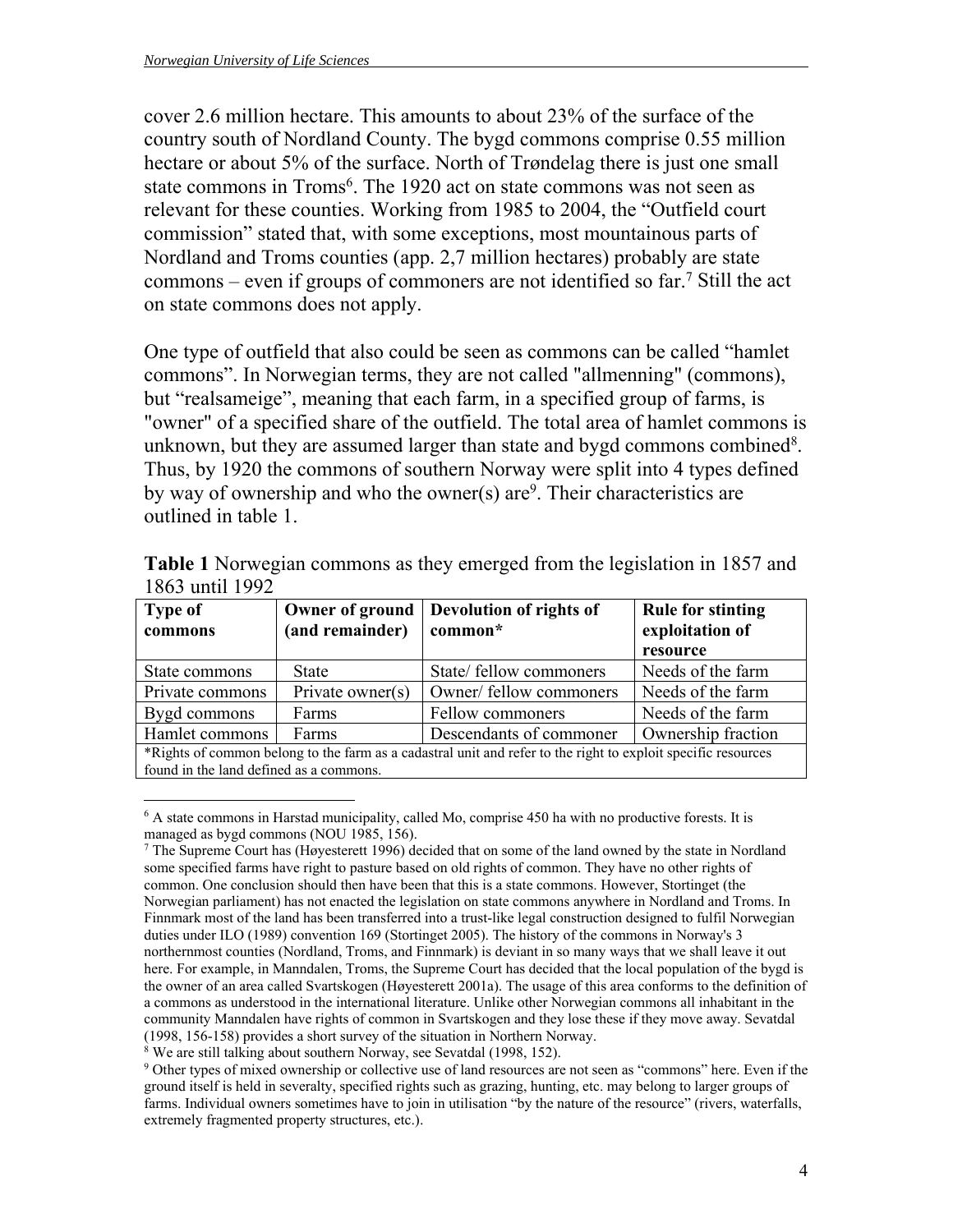The State (through its company Statskog SF) owns the ground<sup>10</sup> of the state commons. In a bygd commons, a majority (usually 100%) of the commoners themselves owns the ground. A minority of the commoners or some commercial enterprise owns the ground of private commons. Only 3 private commons are known for a fact to exist today<sup>11</sup>, but there are probably more. It is worth noting that the only remaining rights of common in these are pasture and for one of them hunting small game without dog.

The idea of a bygd commons as different from the King's commons had been growing throughout the  $18<sup>th</sup>$  century. This was probably a reaction of the commoners to the growing emphasis from the King on his rights of ownership to the forest resources of the commons (Stenseth 2005, 105-106).

The focus of the legislation in 1857 and 1863 was to regulate the exploitation of the forest resources. The main task in this paper is to get to understand how the  $commons<sup>12</sup>$  as we see them in our first historical records where they clearly belonged to the local community, by the  $18<sup>th</sup>$  century came to be seen as the Crown's property, eventually leading to the legislation of 1857/63.

After 1863, the economic and technological developments have reduced the number of commoners significantly, and the regulations promulgated by the state developed in a way that by 1992 had reduced the commoner's actual exploitation of the commons to pasture and timbers.

In this study, we have two profound problems: one about missing facts and another about uncertain meanings of words. From prehistoric<sup>13</sup> times there are no physical facts surviving that might tell us anything about the commons. In historic time, we have surviving documents, including legislation where commons are regulated and also boundary stones marking the boundary between neighbouring commons14. However, we cannot be sure that the words used about the commons e.g. in our first regional legislation mean the same to us as it meant to the people living at that time. The meaning of for example "King's commons" very probably changed between 1274 and 1687. In fact Magnus Lagabøte's Law does not use this expression at all, while Christian IV's

 $\overline{a}$ 

<sup>13</sup> Prehistoric will here be taken to mean the time before the unification of the realm in about 930.<br><sup>14</sup> The knowledge of borders was often of critical importance from early on. The Egge Border Stone's runic inscriptions describe parts of the borderline between the commons of Hadeland and Ringerike. Court cases clarifying such borders are known from the 12<sup>th</sup> century, see Alm (1975, 24-38), Taranger (1274 [1915], 142, note 1).

<sup>&</sup>lt;sup>10</sup> In Norwegian law, the remainder, as a default condition, belongs to the owner of the ground.<br><sup>11</sup> These are located in Meraker (Høyesterett 1930); Follafoss (Høyesterett 1937); Verdal (Høyesterett 2000).<br><sup>12</sup> The Nor

at the time that Gulatingslova was written down, it still meant the same. Robberstad comments "It appears from the wording that they did not see the King as the owner of the commons." (my translation from Robberstad and Lien (1981, 364)). Robberstad continues by suggesting that the right of the King to become owner of these new farms is a new rule added later in order to further new settlements.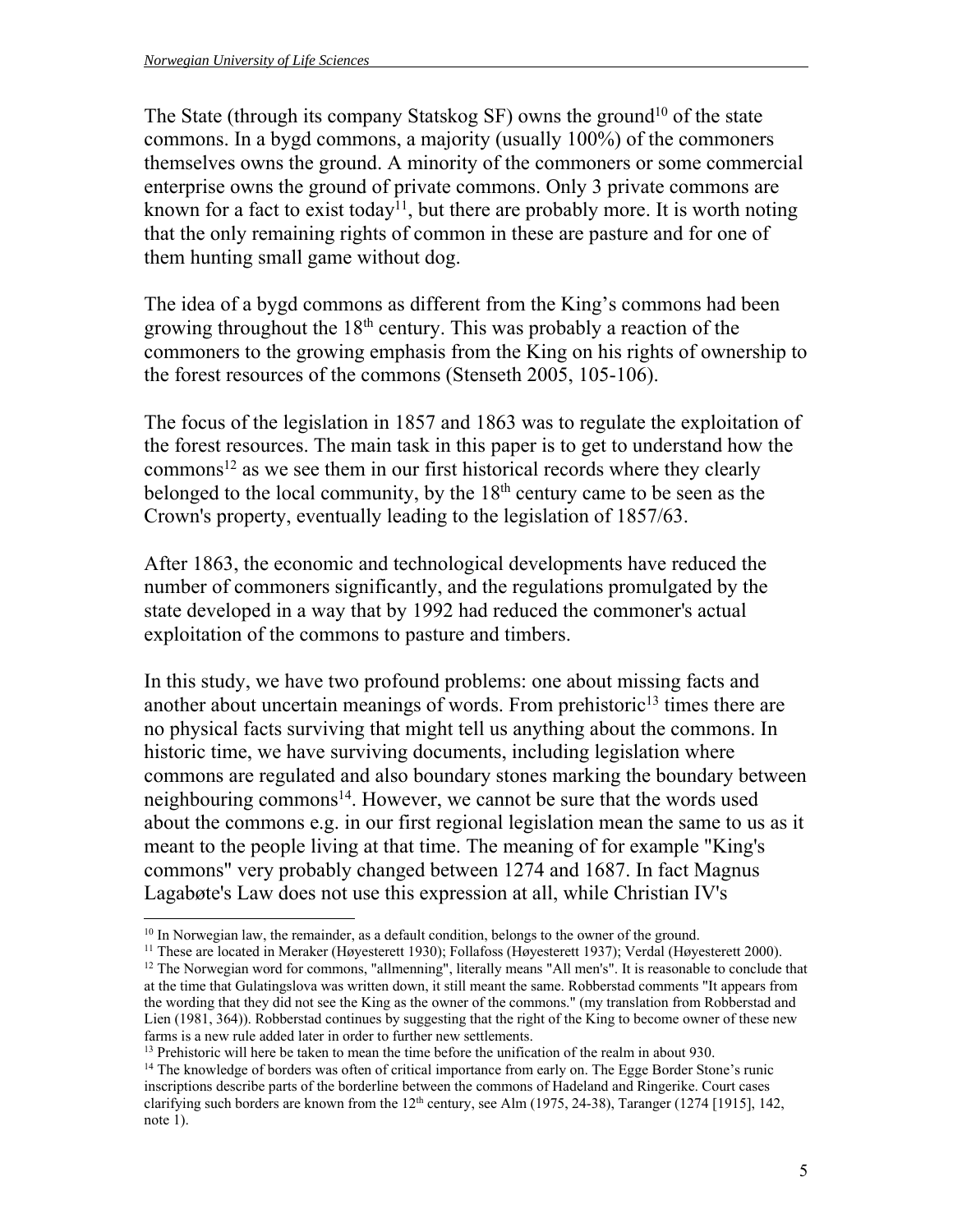translator of this text does (see note 4 above). It will be kept in mind that words change meaning over time.

Based on the way the documents use the word "commons" it is safe to conclude that they existed also in prehistoric time. However, the nature of a commons in tribal societies early in the first millennium must be guesswork based on current theories about social organization and observations of tribal communities of recent times<sup>15</sup>.

First, we note that the idea of a commons (as belonging to all) implicitly points to the existence of individual property, property that was not for all. At that time, sedentary self-governed communities would be surrounded by land that was empty of settlements until the next self-governed community appeared. Due to the geography of Norway, these empty areas could sometimes be huge. Outside the settled agricultural area, the empty land was literally available for all men – if they could defend it! The easy way to do this was to come to an agreement with the neighbouring established community. These self-governed communities can, based on later regional legislation, be assumed to have had their local thing ("bygdetinget") for collective decision-making and a chief as a ruler. By the time the regional law codes were formulated (1050-1250), the local chiefs were known as Kings. One might expect that the King's main task was to organize the defence of the community against intruders, and by extension to organize other collective activities, even war on neighbouring tribes. Hence, it must be expected that the King had to approve new settlements in the commons. If the settler came from within the community this would minimize internal conflicts for example in relation to established summer farms. If the settlers came from outside their peaceful intent had to be established and their loyalty to his community ensured.

#### **A short history of Norwegian commons until 1660**

The history of the Norwegian commons is long. It may go back to the time that Germanic tribes settled in Norway early in our first millennium. Our oldest regional legislation ("landskapslover"), written down in the period 1050-1250<sup>16</sup>, mostly towards the end of this period, have rules about the commons<sup>17</sup>. One rule has been in the law, unchanged from our first written law book until 1992. The rule says, "The commons shall remain as they have been of old, both the upper

 <sup>15</sup> Some inspiration for such guesswork have been found in Smith (1991), Douglas (1986), Godelier ([1984] 1986, 71-121), Forde (1934 [1963]).

<sup>&</sup>lt;sup>16</sup> The oldest of these regional law codes, Gulatingslova, is known to have existed in oral form before 930 since it was used as starting point for the Icelandic law code (Robberstad 1937, 11). The oldest known text is supposed to date to 1164 (Robberstad 1937, 12).

<sup>&</sup>lt;sup>17</sup> One rule, not just about commons, but worth taking note of, found in "Frostatingslov" (Hagland and Sandnes 1994, 15), says (my translation) "By law the land shall be built, not with unlaw wasted". Norway, even in the Viking age, was a rule-of-law state. Also later on, during the union with Denmark, the importance of the rule-oflaw is evident, see Imsen (1994, 41).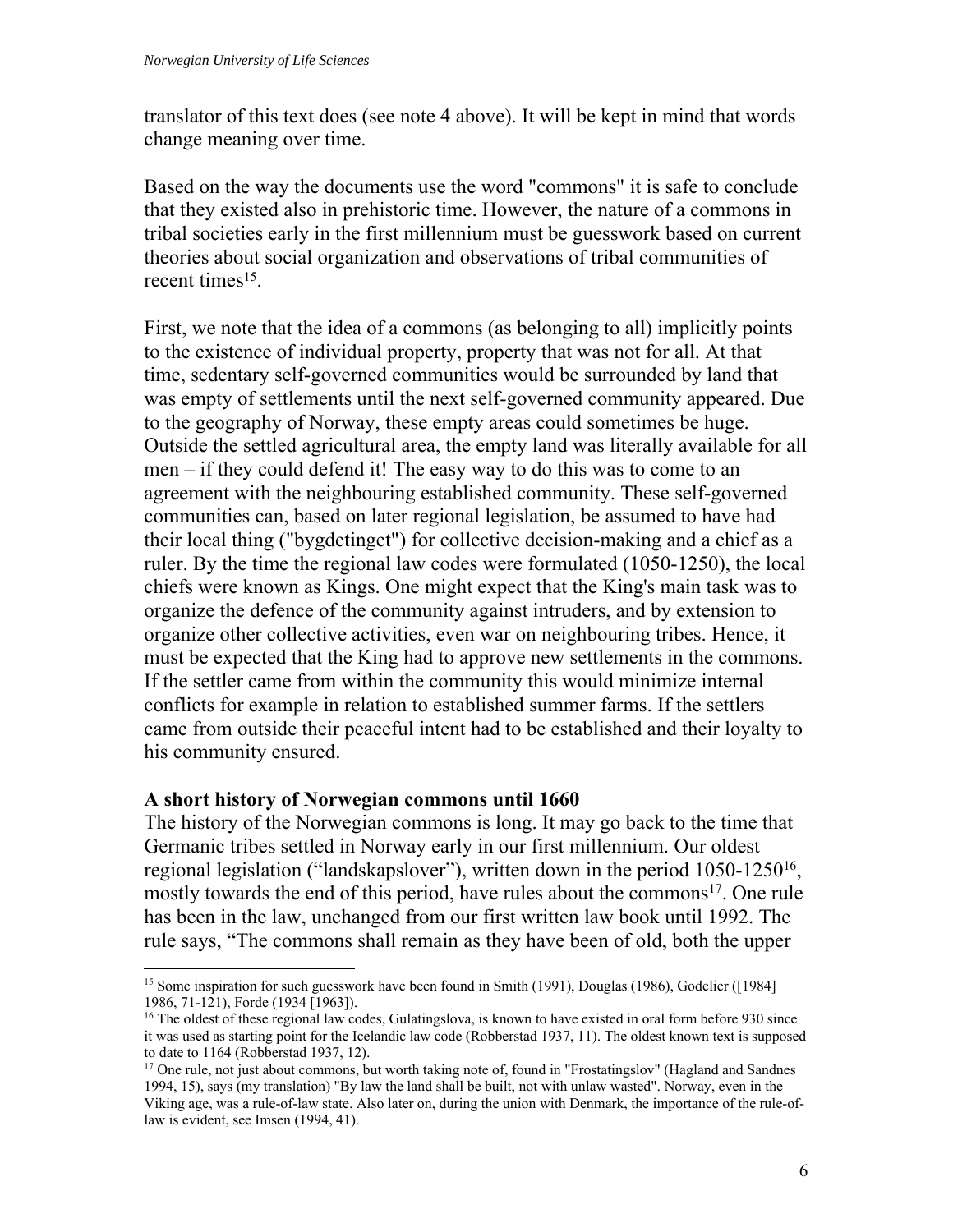$\overline{a}$ 

and the outer"<sup>18</sup>. One old rule for managing the commons said that the King had the right to allocate land to settlers in the commons<sup>19</sup> and after some years take land rent from the settler.

We can understand why the farmers at the outset gave their chief or king such power by comparing this to the situation of tribal communities around the world where land is abundant. The chief will in most cases have the authority to allocate land to new people wanting to settle. A main concern in this is the defence of the tribal territory. The chief, in such communities, is usually elected by consensus at a local assembly, as the Kings were in Norway at the local thing both before its unification in the  $9<sup>th</sup>$  century until 1163, and after 1450 until 1660, albeit, in the latter period usually elected from a select lineage by an assembly of nobles<sup>20</sup>.

In addition to the problem of defence, the problems of collective action in land tenure issues suggest that an elected King in a tribal community could manage the lands with less transaction costs than a tribal assembly could. In addition, at the outset it seems reasonable to assume that there was an abundance of outfields compared to tilled land. Hence, most resources within the commons were abundant. Only as competition for specific resources or ways of exploiting them appeared, did one need rules regulating the exploitation. One can interpret the evolution of the rules about the commons in the old law books in this perspective.

<sup>&</sup>lt;sup>18</sup> "Upper" ("øverste") refers to the mountains and "outer" ("yderste") refers to the coast (coastal waters and coastal islands); Hagland and Sandnes (1994, 204; XIV 7), Taranger (1274 [1915], 155; VII, Ch 61-1), Kong Christian V (1687 [1982], 3de Book, Ch 12-1). Our oldest regional law code, Gulatingslovi (Robberstad 1937), applies to the west coast. It does not contain this exact phrase. It is edited differently, but in book VII, chapter 15 (page 143) it comes close. This law is clearly more concerned with the "outer" commons than with for example timber rights.

<sup>&</sup>lt;sup>19</sup> Hagland and Sandnes (1994, 205; XIV 8), Taranger (1274 [1915], 156; VII, Ch 62-1)<br><sup>20</sup> During of the civil wars (1130-1240) the Norwegian Crown became an inherited office in 1163 (Robberstad and Lien 1969, 14). The rule is included in the section on the Christian faith and is assumed to be new in 1163. This lasted until 1450. In 1397 Norway entered a union with Sweden (ended in 1523) and Denmark (ended in 1814). Between 1450 and 1660 the King was elected by the Danish and Norwegian "riksråd" (a group of the realm's most powerful people, created early in the 1200s to advice the King). Also before 1163 the King was elected. The election process was important since the King usually had to promise to certain conditions for his reign. This contract was called "håndfesting". The further back in time, the more real the election can be assumed to be. Over time, it changed to become a ceremonial vote of support ("hylling"). After 1537 the election was done in Copenhagen by the Danish "riksråd", even this ended in 1660.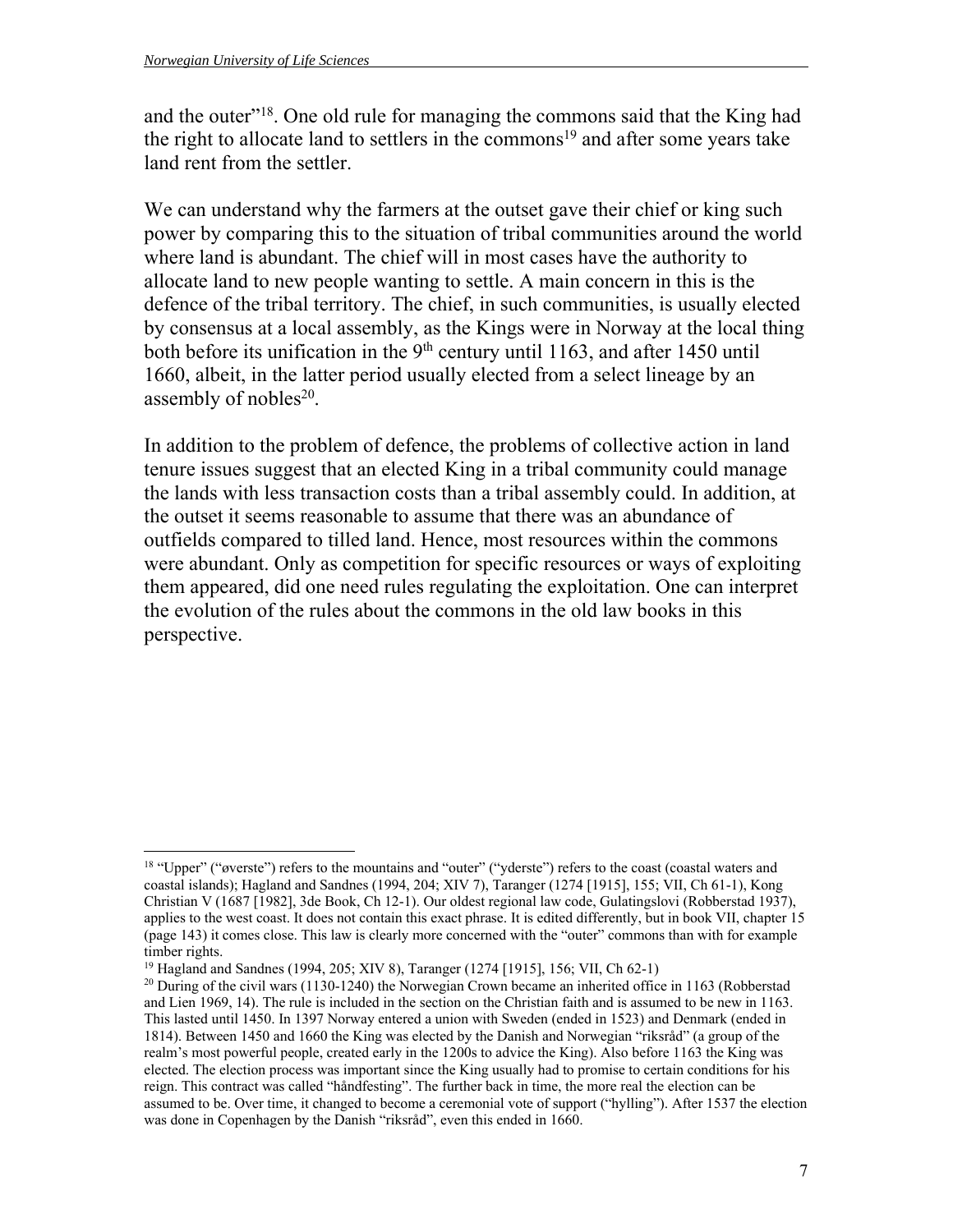With population growth, political marriages, and conquests the Norwegian tribes were unified into one realm in the latter part of the  $9<sup>th</sup>$  century. But the realm was not a stable polity until 1240. During the reign of Håkon Håkonson (1217- 1263) the regional law codes were written down and the preparations for a common law code for the kingdom was started. His son Magnus Lagabøte<sup>21</sup> (1238-1280) completed this process in 1274-76 by getting the unified law codes, including a law code for urban communities as well as a law code for the King's staff ("hird"), approved by the traditional legal assemblies. The law code from 1274 contains the regulations of the commons as known from the regional law codes, including the King's right to allocate land to settlers in the commons. Throughout the centuries after the unification in the  $9<sup>th</sup>$  century, the King's rights of management got reasonable extensions in relation to defence works (particularly along the south and west coast), but also including support of churches, and of the King's staff (Rynning 1968, 741-745). These rights would seem to perform the same functions as taxation<sup>22</sup>.

The law code of 1274 provides the status of the commons as population decline started with the great hunger of 1315-17 and continued with the Black Death 1348-50. A best guess suggests that more than 50% of the Norwegian population died. As some kind of epidemic decimated the population almost every  $10<sup>th</sup>$  year until about 1650 and the worsening of the climate during this

 21 The name translates as "Law-mender"

<sup>&</sup>lt;sup>22</sup> The picture of Norwegian society presented here sounds peaceful and democratic. It was not. At least from the start of the Viking age around 800 and until the end of the civil wars in 1240 there is evidence of clear social divisions between slave labour, ordinary tenant farmers and the free "odel" farmers (called "hauld"). The competition for being taken as King in the tribal elections was sometimes bloody. But the court system functioned, most of the time, and throughout the period the amalgamated local communities also built a court system adapted to scale. The local "bygde"-thing remained. But at the time of Magnus Lagabøte there also were 4 regional ("landscape") thing enforcing law and electing Kings (Frostating, Gulating, Eidsivating and Borgarting). They all had to approve of the new legislation for the realm. The local farmers had their local representatives. But since St Olav's time (1030) the church had grown to a significant force both as landowner and as advisor to the King. The King's own bureaucracy had also grown to a significant force. Both the church and the King needed incomes. This had to come from the farmers, one way or another. The idea of taxation did not exist at that time. On the contrary, the allodial right of not being obliged to any overlord was the ideal. The Norwegian rules about "odel" rights are usually translated as allodial rights. In our old legislation, the emphasis was on the rights of the lineage at times of transfer (inheritance or sale) of the land. The issue of an overlord did not produce any records until the unification around 900 when the sagas report that Harald Finehair took the "odel" of the land. This has produced a long line of discussion among historians. In his MA-thesis Jonassen (2009) surveys the literature. Some concluded that Harald became the owner of the land, others that it was a right to tax everyone. The taking of the "odel" has been used as an argument for the King's ownership of the commons. Most probably it was some kind of taxation system that might have led in the direction of a feudal society. However, this was aborted by among other things the fact that his youngest son, Håkon Adalsteinsfostre, is said to have given the people back their "odel" in exchange for a system of military service. Robberstad and Lien (1969, 9) note that Håkon Adalsteinsfostre gave new laws on the "odel" rights and the military service (leidangen). These are included in the edition of Gulatingslov that we have today but were not present for his father, Harald. Later on in the 12th-13th century population growth and the King's right to take land rent from settlers in the commons led to a rapid development of new settlements in the commons. This together with a growth in the King's bureaucracy might again suggest Norway was heading in the direction of a feudal type social structure (Sigurðsson 1999, 194-208). Probably, this development was aborted by the population crisis 1350-1550.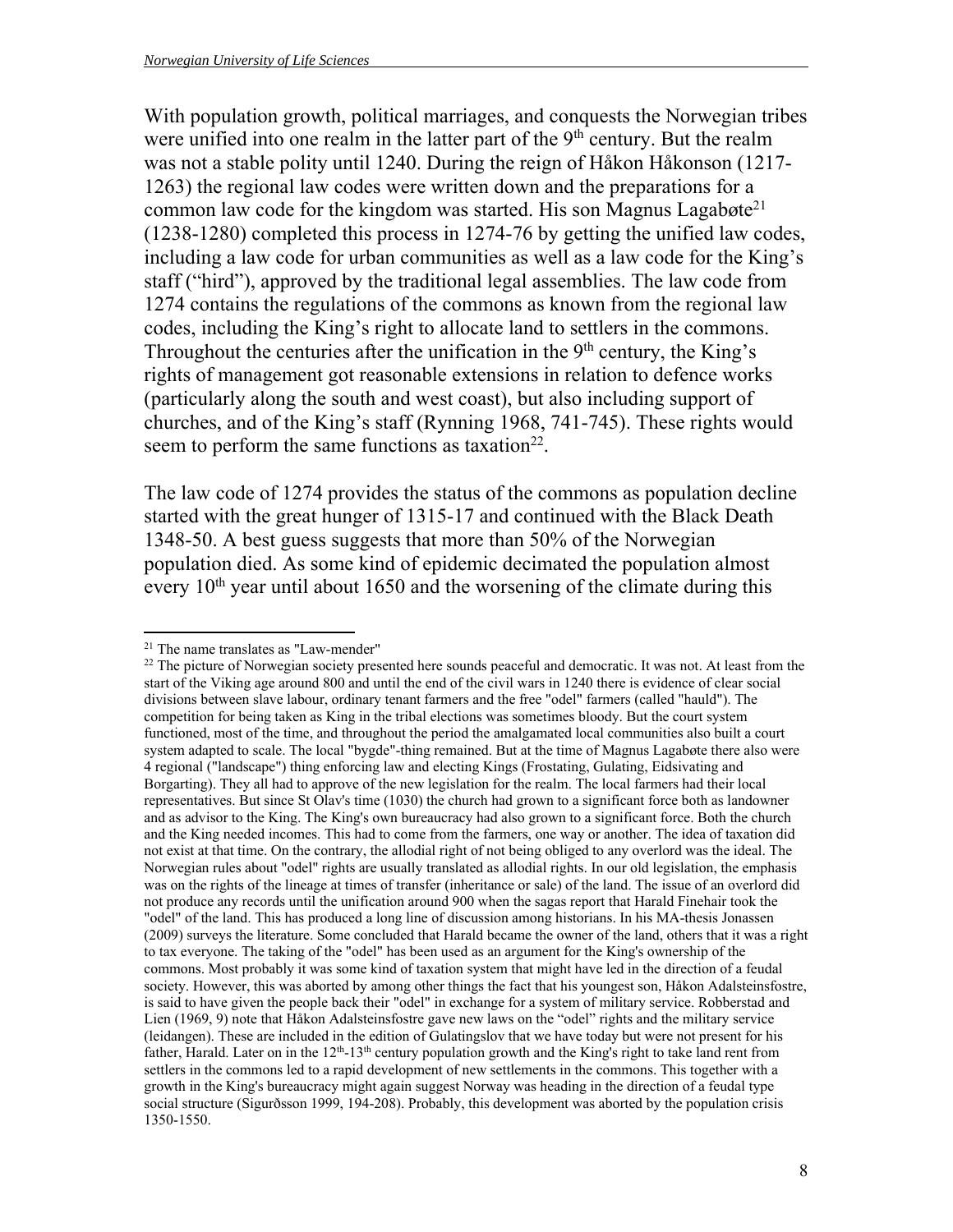$period<sup>23</sup>$  made agricultural production less reliable, the population decline continued at least to 1500 (Ersland, Sandvik, and Dimola 1999, 40-63). In 1520 it is estimated that the population was 40% of what it was in 1350. The demand for land and resources in the commons declined accordingly. Many of the new farms from the  $13<sup>th</sup>$  century were abandoned. The problems of accessing resources in the commons could be handled according to the old legislation at least until mid-16<sup>th</sup> century. The population size of Norway did not reach the level it had in 1300 until about 1650. Norway was then part of the Danish-Norwegian Kingdom. In 1537 the Kingdom left the Catholic Church. The Crown took over as landlord of the lands of the Church (except for the lands supporting the priests) and became the single largest landowner with control of 52% of the land values ("skyld") of Norway (Sevatdal 2017, 44). This, however, says little about the extent of the areas owned. The Crown's knowledge about commons, their location and extent, as opposed to other Crown lands seems to have been shaky. However, a reasonable conclusion is that the Crown from 1537 on had property rights interests in quite large forest areas outside the commons.

From at least the mid-16<sup>th</sup> century there was a growing concern about the status of forest resources due to excessive logging and a growing need for wood in the mining industry (Fryjordet 1968, 117-119). From about 1550 we see a growing population. The population growth in a colder climate led to increasing local needs for wood for keeping houses warm and for dairy production. In addition, from about 1500 there was a considerable growth in sawmill and mining industries. The introduction of the waterfall driven sawmill in the early  $16<sup>th</sup>$ century, improvement of waterways for timber transportation, growing export markets (Britain and Netherlands), and domestic metal industry's need for charcoal and timber, all led to increasing exploitation of forests. The logging was due to both locals (commoners) and city based sawmill and mine owners, including the Crown. Farmers were allocated duties of providing timber for sawmills and firewood or charcoal for the mining industry. Production of tar became an important industry. Farmers burdened with duty to provide timber for some sawmill would of course take it from the "King's commons". In some areas, this produced excessive logging and forest destruction. The Crown had, however, at the outset access to sufficient forests without any particular attention to the commons. The commons became more important later in the  $17<sup>th</sup>$  and  $18<sup>th</sup>$ centuries.

During the 300 years after the Black Death the rules regulating the commons were not elaborated before Christian V's Norwegian Law of 1687<sup>24</sup> (Schiefloe

 $\overline{a}$ 

<sup>23</sup> On climate during this period see Fagan (2000).

<sup>&</sup>lt;sup>24</sup> By the end of the 16th century very few people in Norway were able to read and understand the law code of Magnus Lagabøte. Hence, Christian IV's Norwegian Law of 1604 was an overdue translation of the law book from 1274, including additions and changes introduced in the meantime.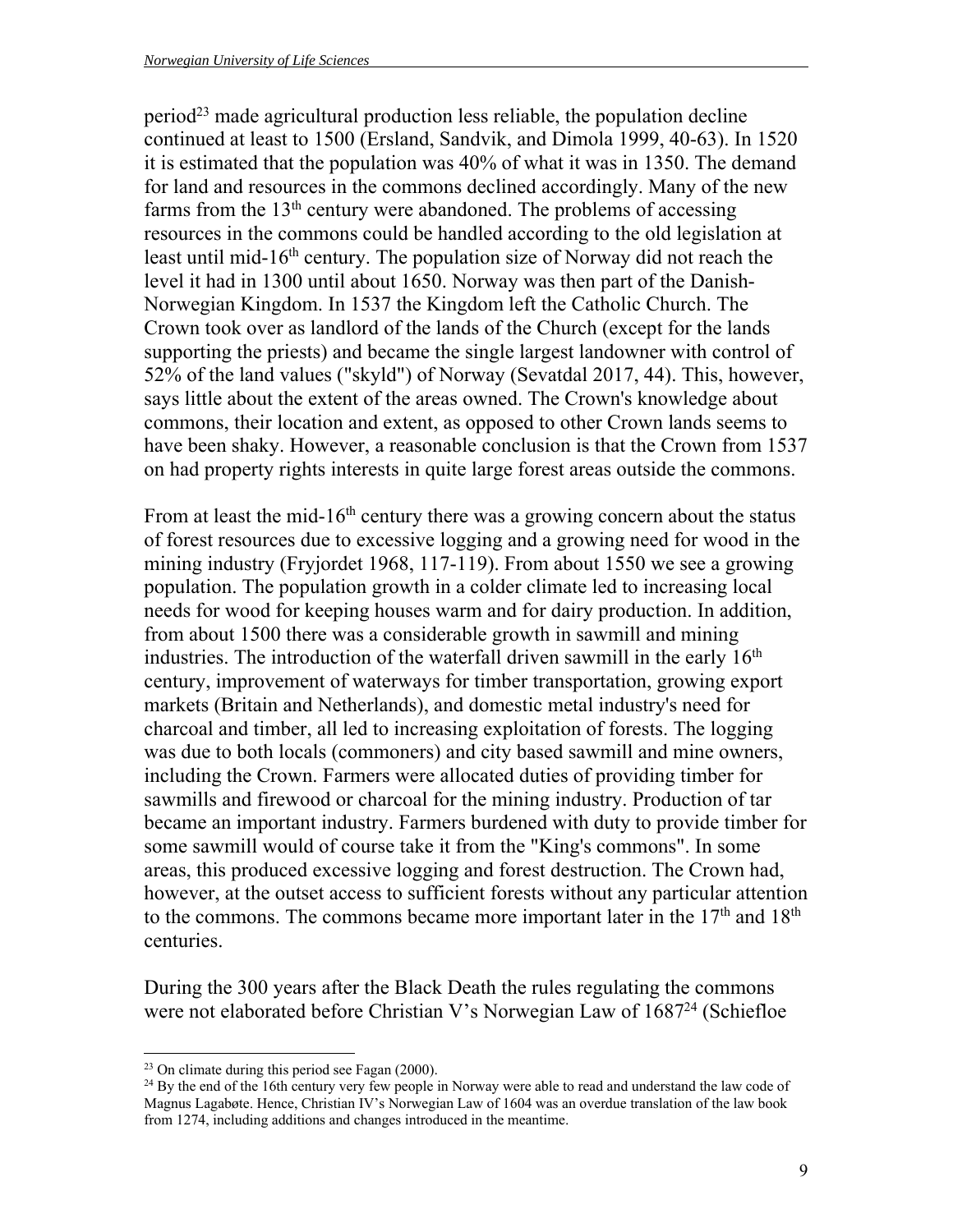1955). Even then, in Christian V's law code of 1687, the rules about the commons were mostly the same as in 1274. Only 2 significant changes can be noted. The powers and duties of the King had become more elaborated (Kingdom of Denmark/Norway 1687 [1991], book 3, Ch 12). Some kind of ownership position seemed in 1687 to be taken for granted<sup>25</sup>. A taken for granted view on the owner position of the Crown is interesting. In the 13<sup>th</sup> century the population growth led to many new farms in the commons which had to pay land rent to the King. It became a source of income for the Crown. But there is no suggestion of an owner position to the commons as such. During the population crisis and the worsening climate 1350-1550 many of these farms were abandoned, the bureaucracy serving the Crown moved to Copenhagen and their representatives in Norway were mostly Danish. It seems reasonable to assume that the education of these bureaucrats was shaped by continental ideas about the ownership position of the state and the monarch rather than by the Norwegian people's ideas about rights to exploit the commons of the various local communities. It must have seemed obvious to these bureaucrats that the state should own what no one else owned. They would also have as part of their belief that Denmark-Norway was a rule-of-law state that should respect the farmer's rights of common as these were expressed in old legislation. In the legislation we find rules about exploiting timber, pasture, summer farms, and areas for haymaking, fishing, and hunting bears. Those resources not mentioned here belong, in this view, to the Crown. Since the Crown had interests only in timber we see in line with this view that the right to timber for the commoners in the 1687 law book was stinted by limiting the right of common to timber and firewood to what a commoner "needed" on his farm<sup>26</sup>. This meant that selling timber taken from the King's commons was prohibited. Later on, the pasture rights were similarly stinted to the animals that could be fed on the farm during the winter.

#### **The King's Commons 1660-1857**

 $\overline{a}$ 

By 1660 the old idea of the King's Commons had during the centuries since 1274 taken on a more modern form of property rights thinking, at least among the educated class staffing the King's bureaucracy. Influenced by both Roman law and the natural rights doctrines the King's rights in the commons came to be seen as a kind of dominium directum (Schiefloe 1955, 108-137, Tank 1912, 12 note 2). The farmers had dominium utile. This was interpreted to mean that the King owned what the commoners did not utilize for their farming enterprises and by extension, the King had to be seen as the owner of the commons. Hence, the King could increase his income from the commons both by sale of timber that the farms did not "need", including renting out land to sawmills, and by taking land rent from certain exploitations such as allocation of particular areas

<sup>&</sup>lt;sup>25</sup> For example the expression "King's commons" is an indicator of this.<br><sup>26</sup> Restrictions on the logging had been in the rule book at least since 1568 (Fryjordet 1968, 118).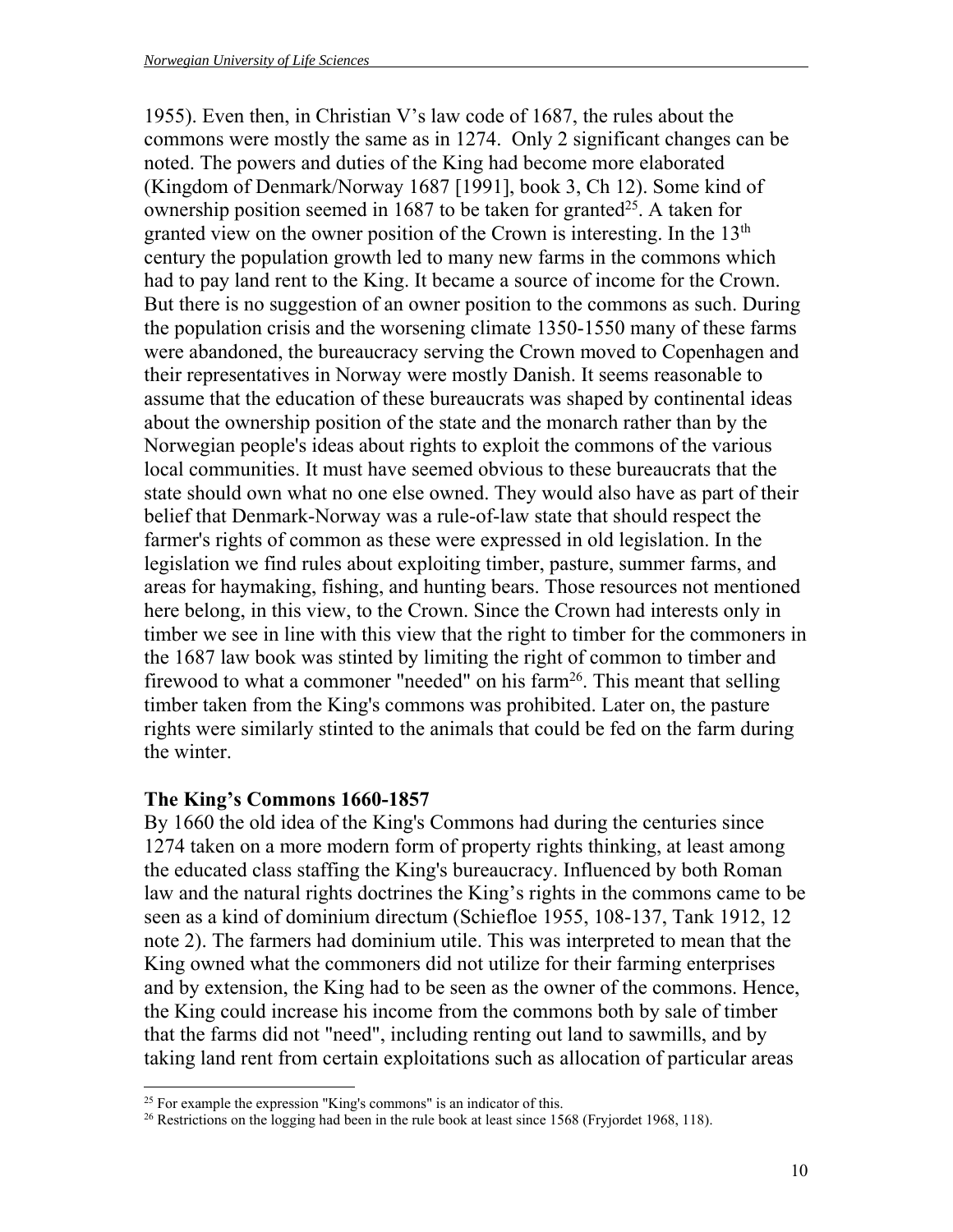for haymaking and utilization of particular lakes. It was, however, often unclear if this was seen as land rent or taxation. The way it was practiced during the  $19<sup>th</sup>$ century has in the  $20<sup>th</sup>$  century been seen as an administrative error both in political decisions and in the Supreme Court (Schiefloe 1955, 145-152). There was a long fight between the farmers and their representatives and the King with his nobles and bureaucrats. But the fight was mostly fought in courts. The local thing was still functional as a local institution at the end of the  $16<sup>th</sup>$  century and the population seems to have had a basic trust in its judgements (Imsen 1994) even after reforms in the 17<sup>th</sup> century started to change its working.

But more than the legislation, the political context had changed between 1274 and 1660. The union with Denmark meant that the Danish Kings, residing in Copenhagen, were also Kings in Norway. In 1660, the King made himself absolute ruler. The electoral procedures were never more used for electing the King (except in 1905, also see note 20 above). During the latter part of the  $16<sup>th</sup>$ century and until 1721<sup>27</sup> the Danish-Norwegian Crown fought many wars where they lost more than they gained<sup>28</sup>, resulting in severe financial difficulties for the Crown. The increasing emphasis on the King's rights in "his" commons seems to have come at the same time as the many wars fought and lost demanded immediate cash. To this, we should add that the commoners of the Norwegian forests increasingly had access to markets both within Norway and abroad. It is common observations that, as markets grow the pressures on the resources of the commons mount. Where the management of a commons seems stable and sustainable, the sudden opening of a market for timber will usually result in a process similar to the tragedy of the commons. The limitation of the timber rights to the "needs" of the farm is in this view reasonable.

The fiscal needs of the Crown forced a new development in the exploitation of forests in Norway, both forests on Crown lands and in the King's commons<sup>29</sup>. The number of crofters that got permission to settle in the King's commons was increasing (Tank 1912, 13), creating resistance from the farmers. There were active efforts to stop farmers from logging more than for the needs of their farms (Tank 1912, 14-15). The crown started to mortgage and selling forestland to nobility, timber merchants, sawmills owners, and also farmers. It was sometimes unclear whether what sold was the right to taxation and fees, if it was the right to take out timber, or if it was ownership of the land (and remainder) as such.

 $\overline{a}$ <sup>27</sup> The Nordic war 1700-1720 was the last largescale war of Denmark-Norway until the Napoleonic wars that ended with Norway being transferred to Sweden in 1814.<br><sup>28</sup> Including old Norwegian territories like Båhuslen (lost 1658), Jämtland (lost 1645) and Härjedalen (lost 1645).

<sup>&</sup>lt;sup>29</sup> Fryjordet (1968) provides a survey of the situation around the period 1739-1746 when the King tried to establish a professional forest administration in Norway. We see a conflict between the new administration and established bureaucrats. The distance between the centrally promulgated regulations and their local implementation is evident. The problems caused by missing and slow movement of information are at the core of the developments.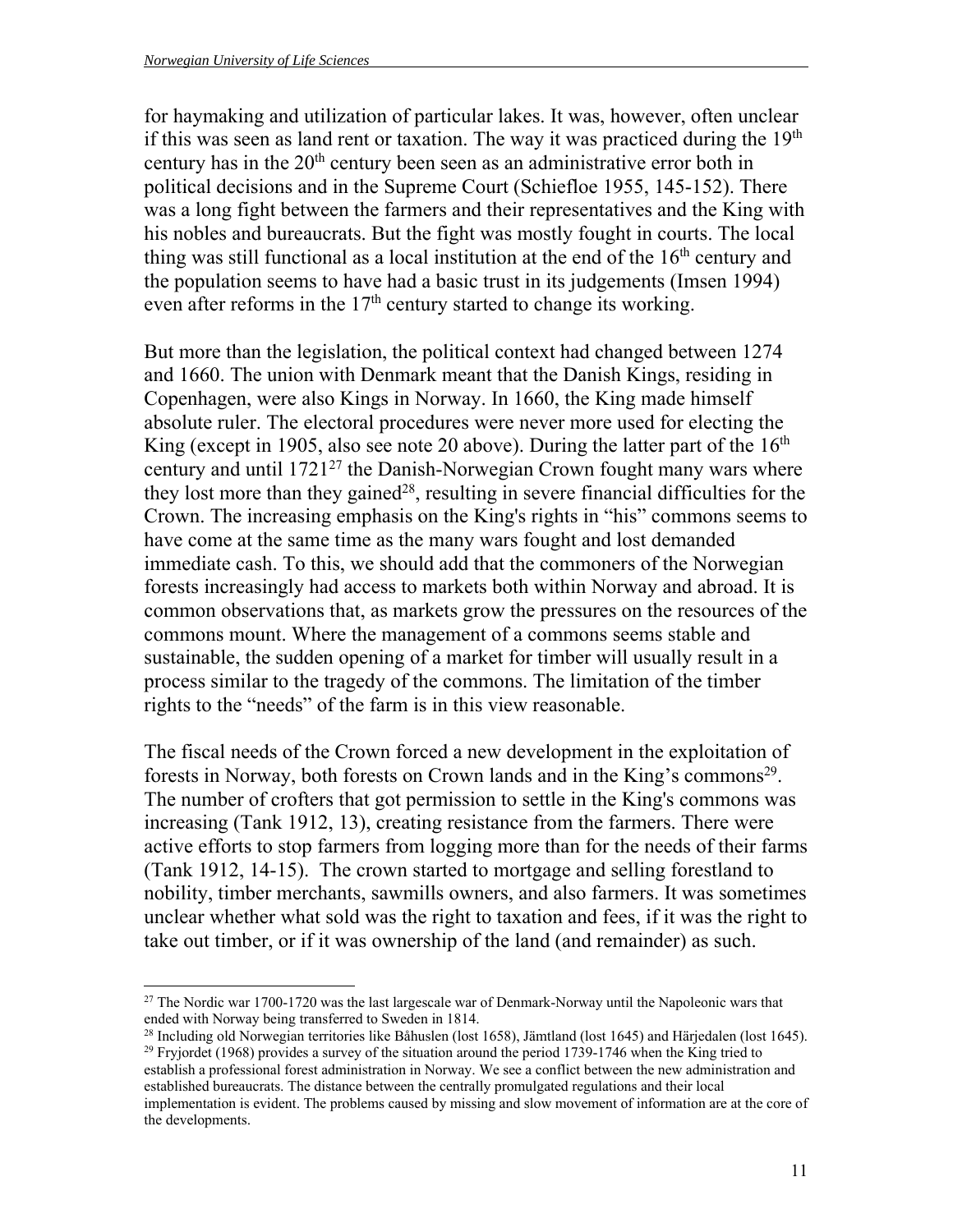$\overline{a}$ 

One main problem in selling commons was lack of knowledge about their locations and extent. The exact boundary between forest owned by farmers and the commons had never been recorded (Schiefloe 1955, 78-95, Fryjordet 1968, 155-189). Due to the developments during the preceding century in terms of abuses by local representatives of the Crown (sometimes also by the Crown itself) the local population would not be expected to assist authorities in any other way than by diminishing the extent of the King's commons (Schiefloe 1955, 45-77).

Incomplete historical records, as well as slow and faulty flow of information to and from the King's rather few representatives in Norway, hampered the King's more active exploitation of "his" commons (Tank 1912, 11-40). Disagreements among different administrative branches worked in the same direction (Fryjordet 1968, 155-189). This made it possible for farmers to argue that any particular outfield was not part of the King's commons<sup>30</sup>. Efforts to limit their utilization of the forests and pastures (by requiring permission and sometimes also rent) were met by counterclaims from the farmers that "their" commons was not a King's commons but bygd commons based on co-ownership of the farmers in the local community (Stenseth 2005, 131-133). It seems that sawmill owners and timber merchants might have been one source of information about particular commons by applying for rights to utilize a particular instance (Schiefloe 1955, 93-95). Some of the forests mortgaged were reclaimed, but more were sold. Timber merchants who bought forestland sometimes sold the land to farmers after logging the timber. This is the main origin of today's bygd commons.

Bygd commons of today are assumed to have originated in 3 different ways<sup>31</sup>.

- 1. They were in some instances created as a group of farmers bought a piece of the King's commons.
- 2. Sometimes the land had first been sold to merchants that logged the forest and then sold the land to the farmers.
- 3. The third type appeared as a result of a subdivision of a King's commons that were bought by investors. The King could sell the land and the resources that was his (the ground and the remainder) but not the rights of the traditional commoners. Their rights remained as before. If the merchant did not sell the logged land, the land could be divided into a piece of land privately owned and a piece of land with rights of common where the land was sold to the commoners. In the 1863 Act, it was said

<sup>&</sup>lt;sup>30</sup> Tank (1912, 67) observes that since the start of the 18th century the state's emphasis on being owner of the commons had met severe opposition («Ialfald fra begyndelsen af det 18. aarhundrede har statens krav paa at eie almenningerne mødt megen modstand.»).

<sup>&</sup>lt;sup>31</sup> See also Stenseth (2010, 81-87) where point 2 is not treated as one way towards a bygd commons. The interesting difference between 2 and 3 is that sales according to point 2 did not enter the category of private commons. It might lead to individualisation through a land consolidation process or to a hamlet commons or after 1857 to a bygd commons.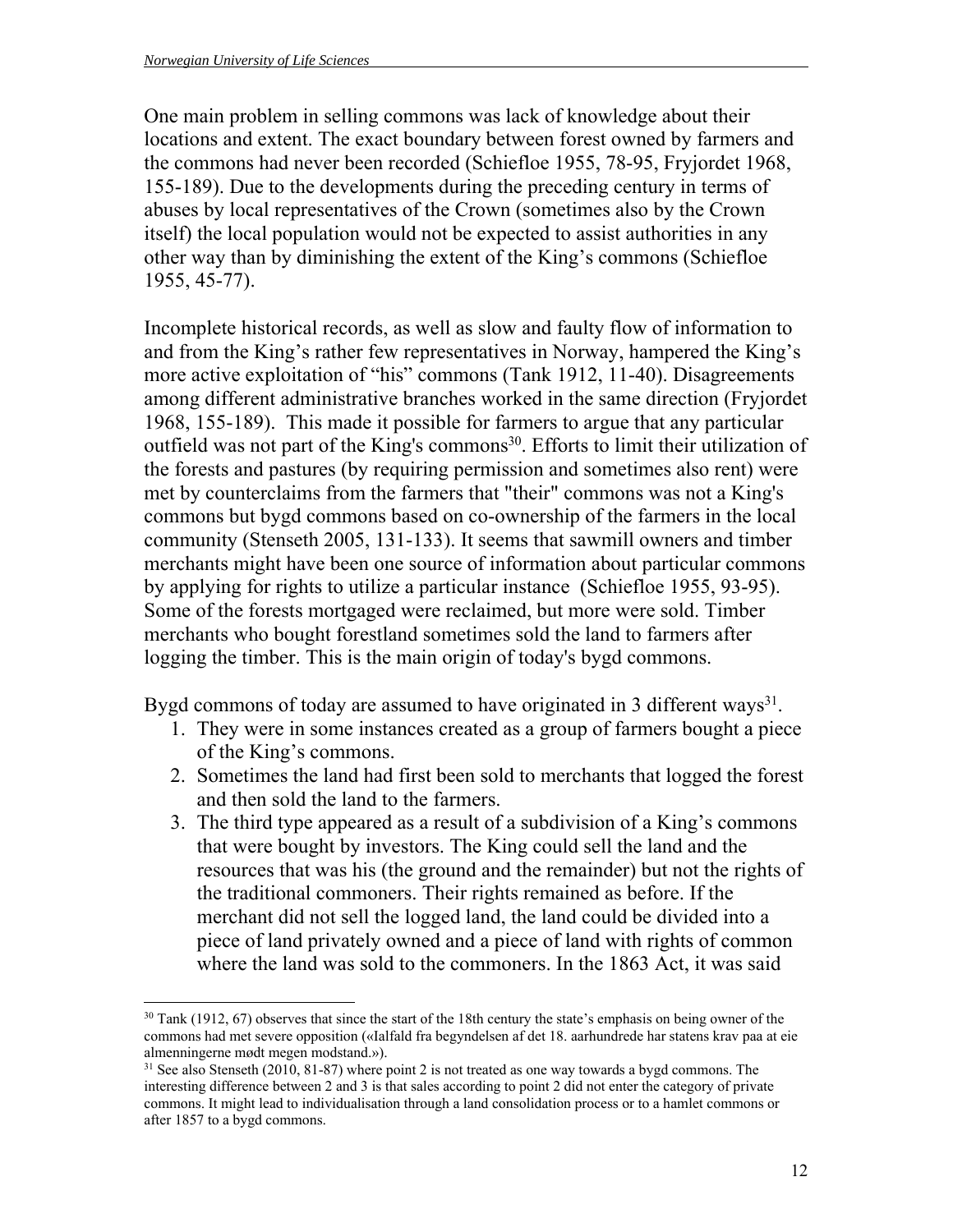that if those buying the ground represented more than 50% of those with rights of common the area burdened with rights of common should be called a "bygd commons".

4. If they were fewer than 50%, it was a "private commons".

Many large areas were kept out of the trade by claims that they were owned in common by the farmers of the bygd. They were not the King's or anyone's commons. For areas a bit out of the way and perhaps with depleted forests due to logging by the commoners, it would be possible to avoid attention from both timber merchants and the King's men. Today these areas are land co-owned by the farms. In Norwegian terms, they are called "realsameige". They are here called hamlet commons. Tank (1912, 67) explicitly argues against calling them commons, arguing that it will only create confusion about their legal status. He may have a valid point in this.

While the rights of common of the three commons named in 1857 are held jointly, the rights of the stakeholders of the hamlet commons are held in common (both the ground and the specific rights of exploitation). This means that they can exploit their ownership fraction of all resources. They are not limited to the "needs" of the farm. The stakeholders in the hamlet commons are farm units, not any kind of person. This is the same as for rights of common in the 3 other types of commons. The term "realsameige" may literally be translated as "co-ownership among real properties". The rights held by the farms are said to be appurtenant. Hamlet commons are in fact the most frequently encountered type of commons in the Norwegian out-fields.

In 1814, Norway was transferred from Denmark to Sweden. In this process we gained a modern constitution with a Norwegian parliament (Stortinget) making laws and managing the commons that formerly belonged to the King. In 1821 Stortinget prohibited selling commons belonging to the state. In 1848 they again made selling them possible, and some were sold. But in 1863 new legislation again prohibited sales. The rest of the King's commons, those that had not been sold before 1863, are today known as state commons.

#### **The commons after 1857**

The 1857 legislation introduced state commons, bygd commons, and private commons as well defined concepts. For bygd commons it introduced mandatory local governance to manage common rights in general and, in particular, to stint the activities of right holders to ensure the future utility of the forest. For state commons not managed by a public servant, the same rules were applied. The 1863 Act on forest management continues the 1857 act by giving detailed rules about (Stortinget 1863 [1872]):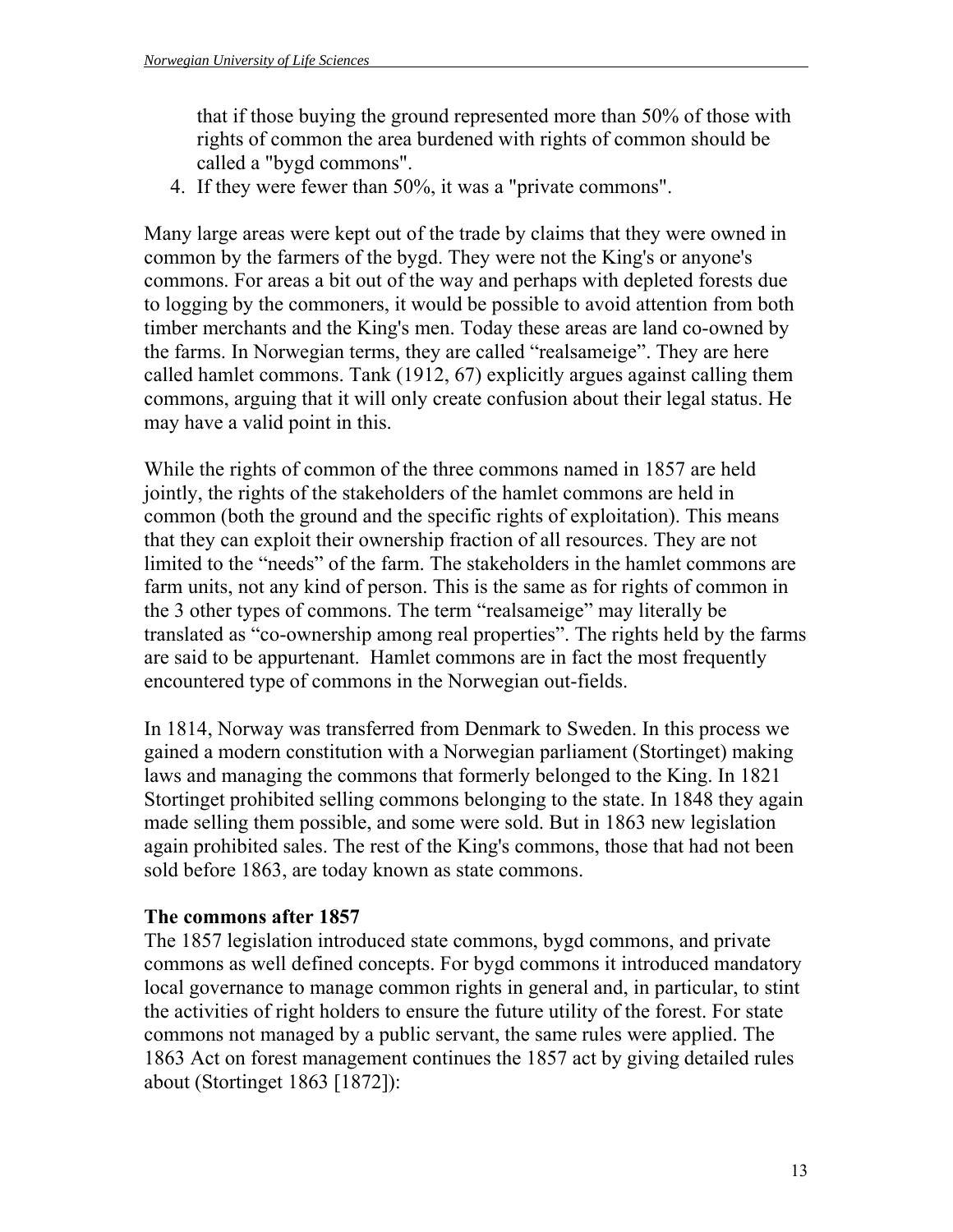- 1) exercise of, and compulsory termination of easements in a forest<sup>32</sup> ( $\S 1-2$ ); and also prohibition against creation of such rights as can be compulsory terminated (§14),
- 2) the kind of bylaws the bygd commons have to enact, including that the bylaws require approval of the national government (§26-27),
- 3) dividing private commons between owners and commoners (§35-46),
- 4) if the state do not want to manage a state commons itself, it can be management as bygd commons on the demand of the ministry (§52),
- 5) the farms allocated for the use of public servants (Crown and Church lands) and managed by public forest servants are subject to the same rules as all forests with rights of common (§62),
- 6) changes in previous legislation such as rescinding the 1848 rule making possible sale of King's commons (§72). Since then lands with rights of common (in state and bygd commons) cannot be sold (with some exceptions for building lots).

The requirements of the bygd commons bylaws may illustrate the concerns of the government at this time. The bylaws should ensure (Stortinget 1863 [1872])

- a. protection against logging for a suitable part of the forest (primarily young forest),
- b. rules furthering sustainability in the exercise of such rights as can be compulsory terminated in private forests (see point 1 above),
- c. use of dry wood and windfalls,
- d. logging furthering sustainability,
- e. timing and monitoring of logging,
- f. equality in rights and duties between owners and commoners,
- g. exercise of owner rights (to the remainder) shall observe the rights of both the commoners and the sustainability of the forest.

The concern about sustainability must here be read as a concern about the longterm economic output from the forest. The rules governing non-forest resources in state commons were revised and updated by a new act on non-forest resources in state commons ("Fjelloven"/ "The Mountain Act") from 1920 (Stortinget 1920 [1925]). A similar thorough revision of the rules governing bygd commons did not occur until 1992 (Stortinget 1992b).

During the period 1863-1920 an interesting development in the thinking about rights to fishing and hunting can be seen in the discussion of who should have the right to fish and hunt in the state commons.

 $\overline{a}$ <sup>32</sup> The easements listed are use rights of various kinds, e.g. burning residue or vegetation, taking bark, all ways of producing fodder for animals out of trees. By 1992 no traces of such exploitation are known.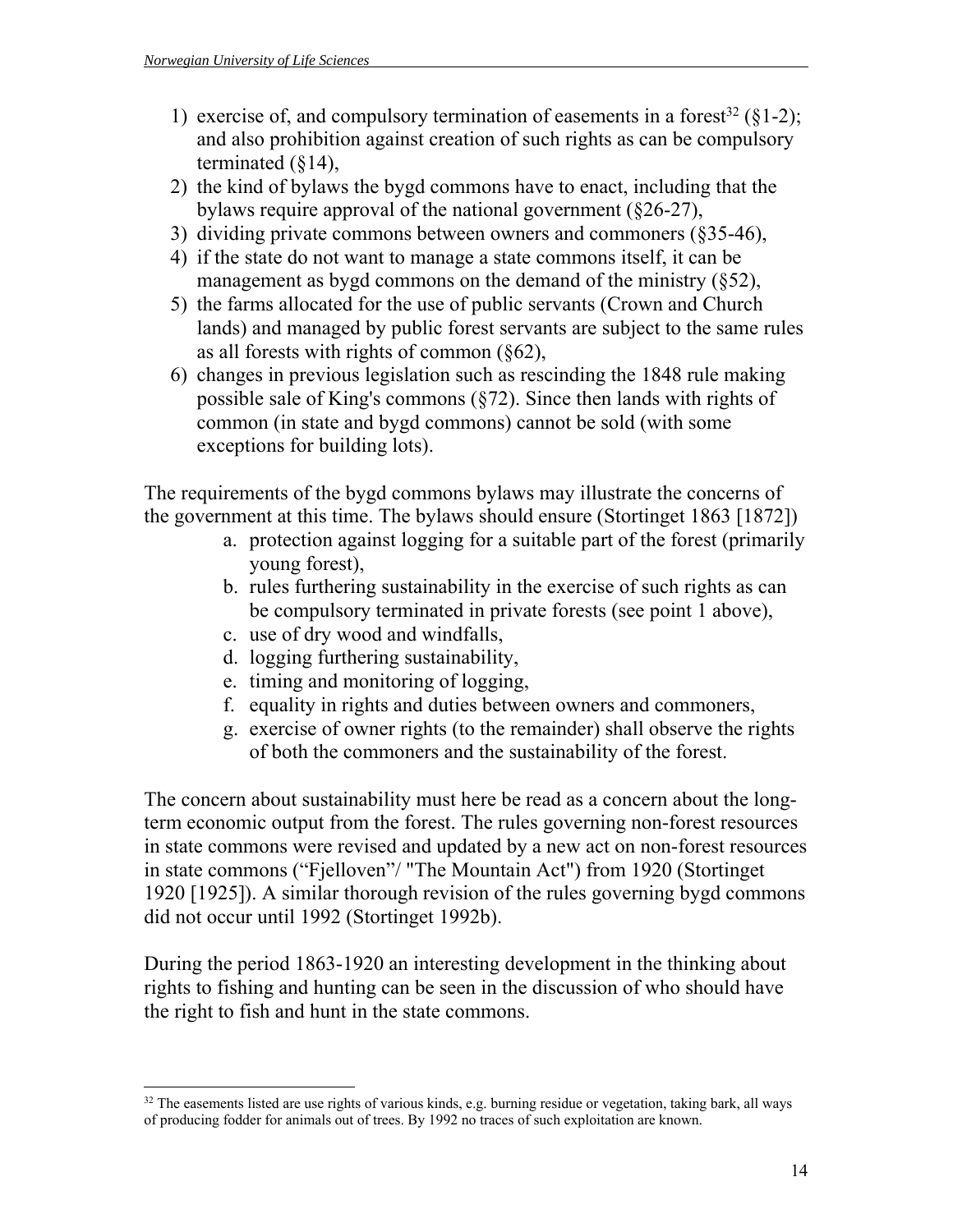Law has regulated hunting since the  $12$ th -  $13$ th centuries<sup>33</sup>. Hunting of small game seems to have been an all men's rights. Only landowners could hunt big game (moose, red deer, reindeer). According to the law from 1274 (Taranger 1274 [1915], 155) hunting of moose (and by implication all big game) was open for all outside of private lands. The commons were not considered as private lands. This act (with a few amendments) was in force until 1687.

By the mid-18th century hunting of big game in the commons required permission by the King's representative. Hunting of small game in the commons seems still to have been open to everybody. In out-fields that were not recognized as commons the right to hunt small game required hunting without dogs34. The ancient rules were in force until 1899.

The 1899 legislation (Stortinget 1899 [1907]) set down the basic principle that the right to hunt belonged to the landowner and by this time it was clear that this meant the owner of the ground. The principle would exclude commoners from hunting. But the commons as defined in 1857 got their own paragraphs in the 1899 act (Stortinget 1899 [1907], §§4-6). The act makes it clear that in private commons as well as bygd commons the right to hunt belongs to the owner of the ground. But in addition, the population of the community where rights of common exist also have right to hunt small game without dog.

In the discussion around the 1920 act on mountain commons the rights of the local community were a topic, both regarding people from outside the community, and regarding the owner of the ground (Landbruksdepartementet 1916, 44-83). In 1920 the decision was to differentiate between people within the local community who were allowed to hunt small game without dog for free while people from outside had to pay a fee. In state commons, fishing was free for all. In the 1975 revision of the act on mountain commons (Stortinget 1975) the rights of the population of the local community were upheld even if the definition of the boundaries of the local community had become problematic due to the amalgamation of municipalities $35$ .

The development for fishing and hunting can be seen as a return to the original idea of the commons, as a joint resource for the local community. The concerns about the sustainability of the exploitation are taken care of by legislation covering all of the lands of Norway.

 $\overline{a}$ <sup>33</sup> For more details on the history here see Berge and Haugset (2013, 5-8); http://www.umb.no/statisk/clts/clts wp13 2013.pdf

 $\frac{34 \text{ The differentiation of hunting rights according to the use of dogs or not goes back to Magnus Lagabote}$ (Taranger 1274 [1915], 154-155).

<sup>&</sup>lt;sup>35</sup> Municipalities are, since 1837, the basic local management authorities in Norway. Since 1920 they are charged with the duty to appoint the board of management for state commons ("the mountain board") within their boundaries.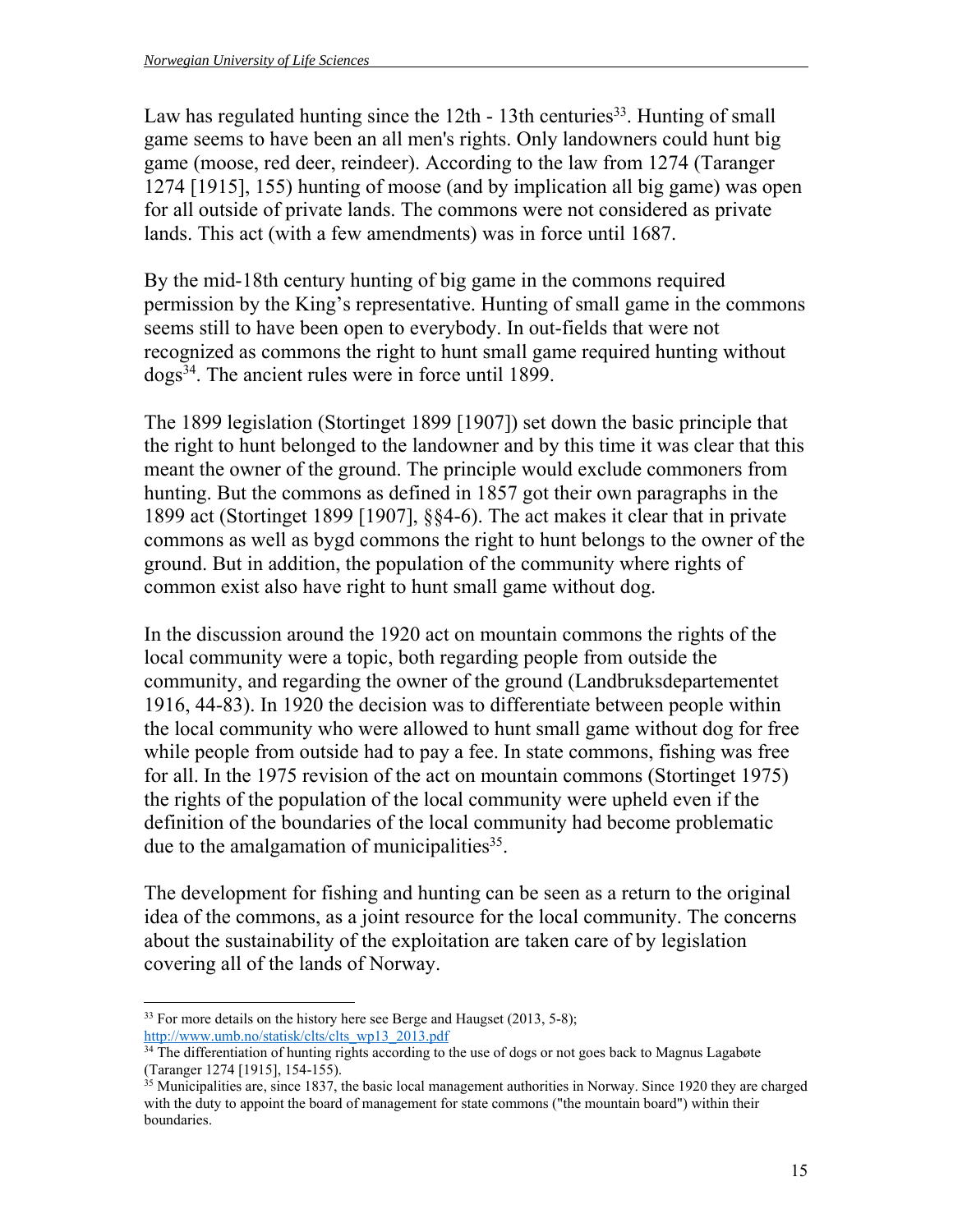The legislation of 1863 (Stortinget 1863 [1872]) stipulated that the private commons should go through a process of land consolidation splitting them into one parcel with private ownership and one parcel owned by the commoners. The private parcel should be free of rights of common to the forest. However, the rights of common to pasture proved difficult to remove in a land consolidation like this. Three instances of private commons with rights of pasture and summer farms are known today (see note 11 above).

Hamlet commons are not regulated by particular legislation like state commons and bygd commons. They are, of course, subject to all nationally relevant acts. One default act comes into force in case of disagreements among co-owners. This is the act on co-ownership and applies to everything that has more than one owner. But by the nature of their resources and their long time existence one may also stipulate that hamlet commons, more than most things owned in common, are governed by customs and contracts among the co-owners. These customs and contracts have evolved within the framework of the ancient rules on co-ownership enacted in 1274 and 1687. But no studies of such customs and contracts are known.

Two of the ancient rules deserve to be emphasised:

- 1) Where two or more persons own something together, no one is allowed to use more of the resource than the ownership fraction suggests  $36$ ; and
- 2) there is freedom of contract limited only by formal precepts and some basic principles of public morality. All duly created contracts have to be honoured. This view on contracts still permeates Norwegian culture<sup>37</sup>.

While the 1863 legislation listed ways of exploitation that could be removed from commons, the 1920 legislation listed ways of exploiting the commons that was allowed. In §2 it is said that the bygd shall continue to enjoy their rights to pasture, summer farms, production of hay, taking of moss and peat, as well as fishing, hunting, and catching, as of old.

In the revision of this act in 1975 the list in §2 has been dropped and the detailed regulations of production of hay, taking of moss and peat are left out. Also, the 1920 rules about corrals for cattle drifts during the summer were removed. These changes in the legislation correspond to changes in the way farming was practiced. By 1930 the cattle drifting trade was more or less extinct (Sevatdal 2017, 210). Other means of transport took over. Hence, in 1975 the rules were removed from the act. The production of hay and taking of moss and peat were history. The ways of exploiting the commons as defined by the act were now

 $\overline{a}$ 

<sup>36</sup> Kingdom of Denmark/Norway (1687 [1991], Book 3, Chapter 12, Paragraph 15)

<sup>&</sup>lt;sup>37</sup> Kingdom of Denmark/Norway (1687 [1991], Book 5, Chapter 1, Paragraphs 1,2). See also Grimstad and Sevatdal (2007) and Sevatdal (1998).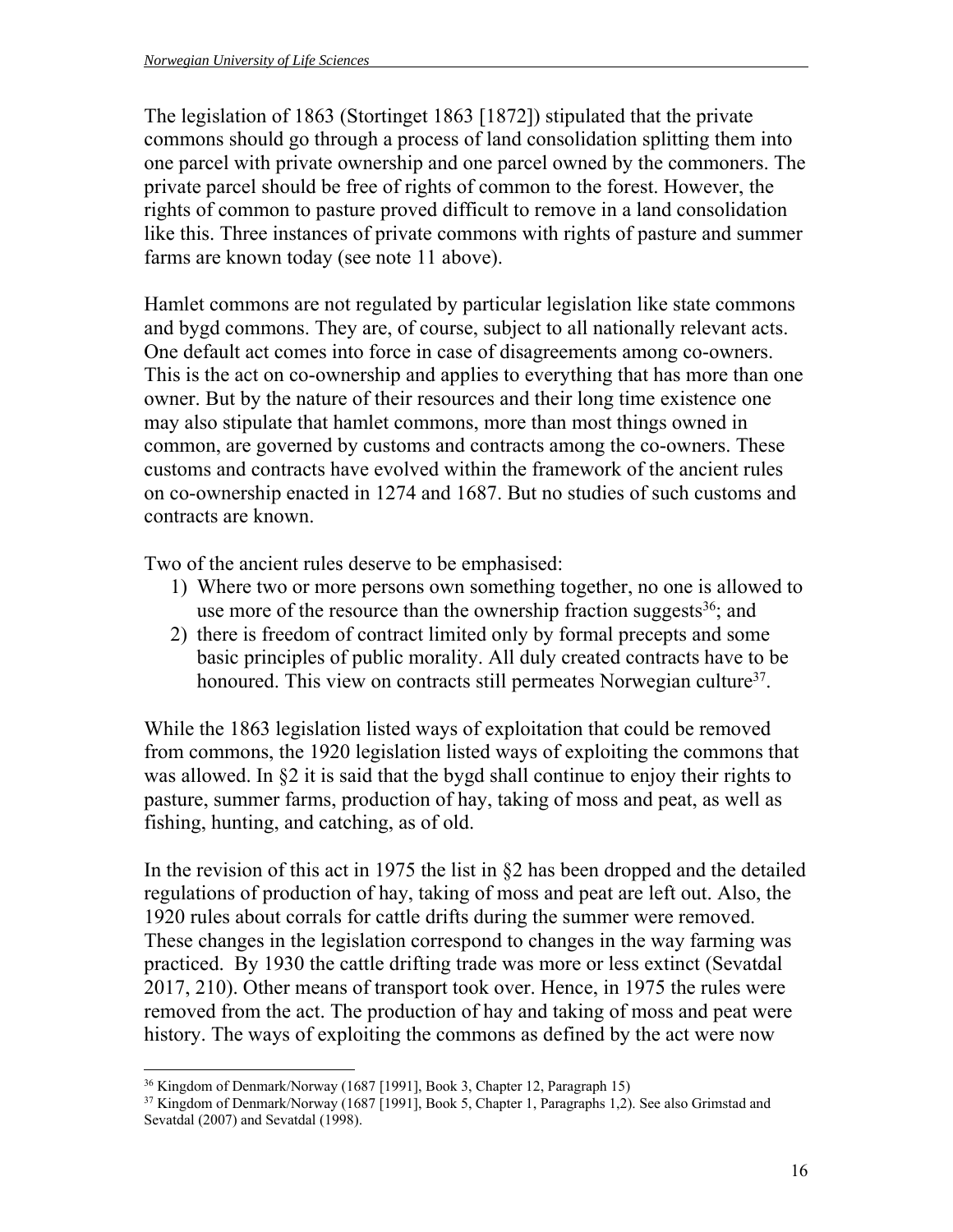limited to pasture and summer farms, fishing, hunting and catching. The forest rights remained, of course, but the forest exploitation was regulated by another act. The rules about forestry in state commons were updated in a new act in 1992 (Stortinget 1992a).

However, the reformulated §2 says that rights of common should be enjoyed in a way corresponding to rational exploitation and as seen reasonable according to the time and conditions. One such exploitation was the production of hydroelectric power. In fact, the demand around 1905 for waterfalls for such production was one of the spurs that started the process of determining the boundaries of the state commons. The commission on the high mountains worked from 1908 to 1954 on the problem of delimiting the state commons from private lands. They determined the boundaries of the state commons in southern Norway including South Trøndelag. They never reached North Trøndelag. The state commons here were determined in other ways<sup>38</sup>.

#### **New developments affecting the commons**

During the 20<sup>th</sup> century building of hydroelectric power plants, and particularly after ca 1950, recreational activities including building of cabins, and fishing and hunting grew into major industries exploiting the outfields, including the state commons (NOU 2018).

Forestry was professionalized. It moved from marking of the needed trees for the commoner's individual logging, to the commons as a professional forest owner hiring logging companies and other services, while the commoner's rights to have the needs of the farm for building materials were fulfilled by receiving a discount from the commons on timber- and other building materials that reduced the need for wood.

The long-term population centralization to urban areas and the transformation of agricultural activities have resulted in diminishing use of the rights of common. Since about 1950 the number of active farms has declined from ca 200 000 to 40  $000^{39}$ . If there is no agricultural activity on a farm, the farm loses its rights of common including its rights to forest resources (Falkanger 2009, 109-120). In principle, the rights devolve on the fellow commoners. However, due to the stinting of exploitation of forest and pasture in state commons, the smaller number of commoners means that in state commons the state as owner of the ground (and remainder) inherits the unused resources and can for example rent out pasture to farmers that need more of it. In bygd commons, the fellow holders of rights of common inherit the unused resources. In addition, it may be that in bygd commons the commoners lose their ownership to the ground if they stop

 $\overline{a}$ 

<sup>&</sup>lt;sup>38</sup> For one step in this process see Landbruksdepartementet (1958).<br><sup>39</sup> See Sevatdal (2017, 65) and for 2016 https://www.ssb.no/jord-skog-jakt-og-fiskeri/statistikker/binfo/aar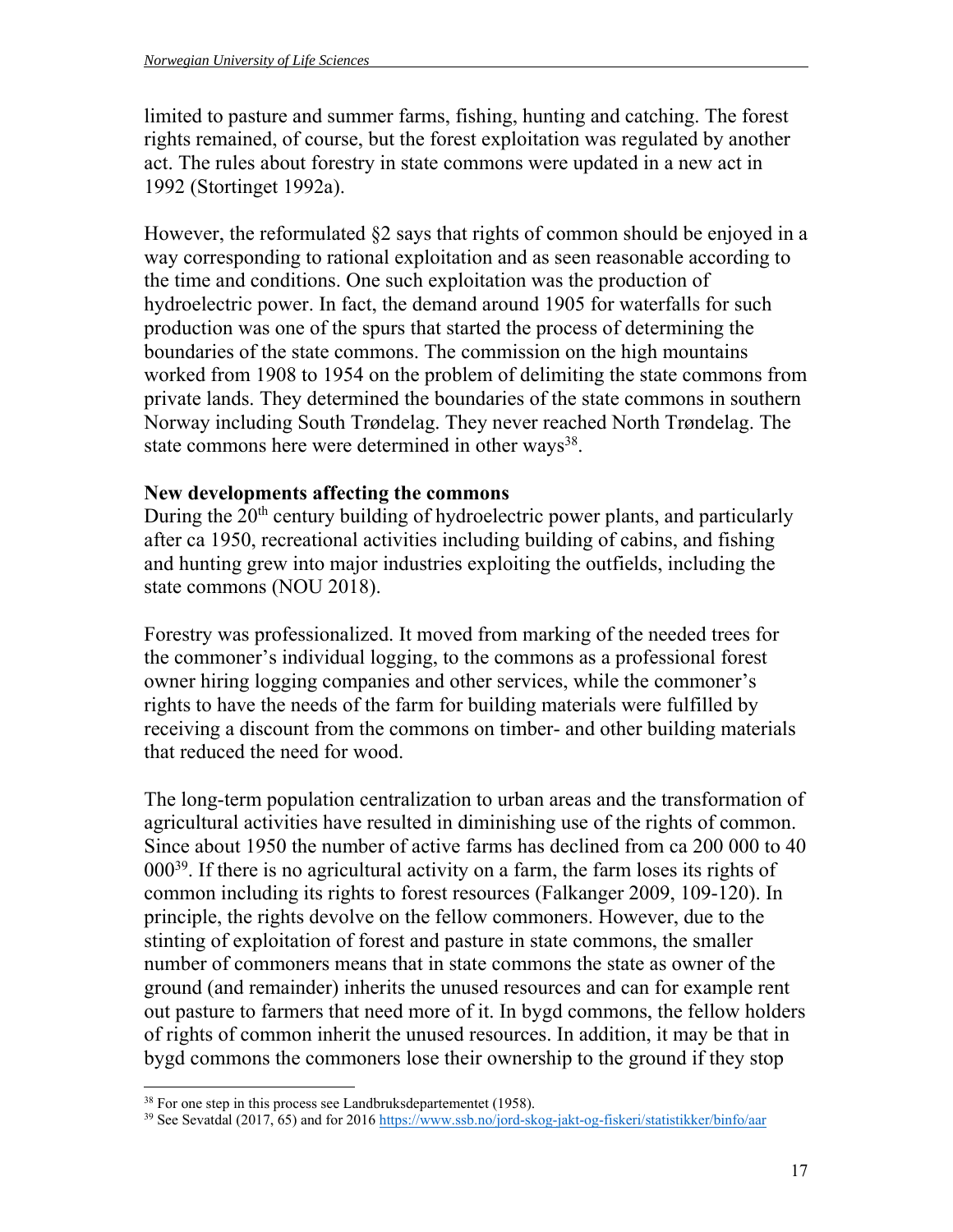$\overline{a}$ 

exploiting the rights of common<sup>40</sup>. The interesting question is what happens when the last farm exploiting a bygd commons ceases its agricultural activities (Falkanger 2009, 120-121, Stenseth 2010, 88-92).

Until 1963 the commoners of some state commons fought to gain access to the incomes from the hydroelectric power production within the state commons. The Supreme Court decided one such case in 1963 (Høyesterett 1963). Their conclusion was that the hydropower was not part of the old ways of exploiting the commons. It was part of the remainder and should fall to the owner of the ground.

By 1993 the State's owner position in the state commons and many other areas owned by the State was organized through a state owned company, STATSKOG SF. Their mandate was to manage the lands as profitably as possible within the relevant legislation.

During the 20<sup>th</sup> century, it did not seem obvious to the State that new ways of exploiting the state commons should benefit the local communities even if the depopulation of the mountain regions has been a recurring topic. The municipalities elected the board of the state commons managing the non-forest resources (the mountain board). Through political pressure, the income from renting out land for cabins came to be shared between the mountain board and the state as owner of the ground.

Since about 2000, it seems that the state has taken a more benevolent stance in relation to the mountain boards and the municipalities with state commons. From the start in 1920 income from hunting of big game belonged to the State and after 1993 to STATSKOG SF. In 2003, it was decided that the management of big game hunting should be a task for the mountain boards. Since 2009, the use of houses on the summer farms for new activities became relatively unproblematic.

Besides the recreational use of state commons, it is the use of the areas for nature protection and production of ecosystem services that has grown during the  $20<sup>th</sup>$  century. Our first act on nature protection is from 1910 (Stortinget 1910). The act was updated in 1954 (Stortinget 1954), considerably expanded in 1970 (Stortinget 1970), and a thorough revision came in 2009 (Stortinget 2009). The first national parks were introduced in 1962 (Rondane) and 1963

<sup>&</sup>lt;sup>40</sup> This question is at present unresolved. But it has a long history. Vevstad (1994) surveys the history of bygd commons as seen from the archives of their common organisation, Norsk Almenningsforbund, during the period 1919-1994. The desire to remove the rights of common from the smallest landholdings seems to have been present from the start. The Supreme Court (Høyesterett 1914) gave in its verdict the decision that size of landholding did not count. The character of the activities on the land had to be what decided. See also Stortinget (1958, digitally 1150-1171), (Vevstad 1994, 26-27, 67-70, 88-91, 131-132), (Høyesterett 2001b, 2011).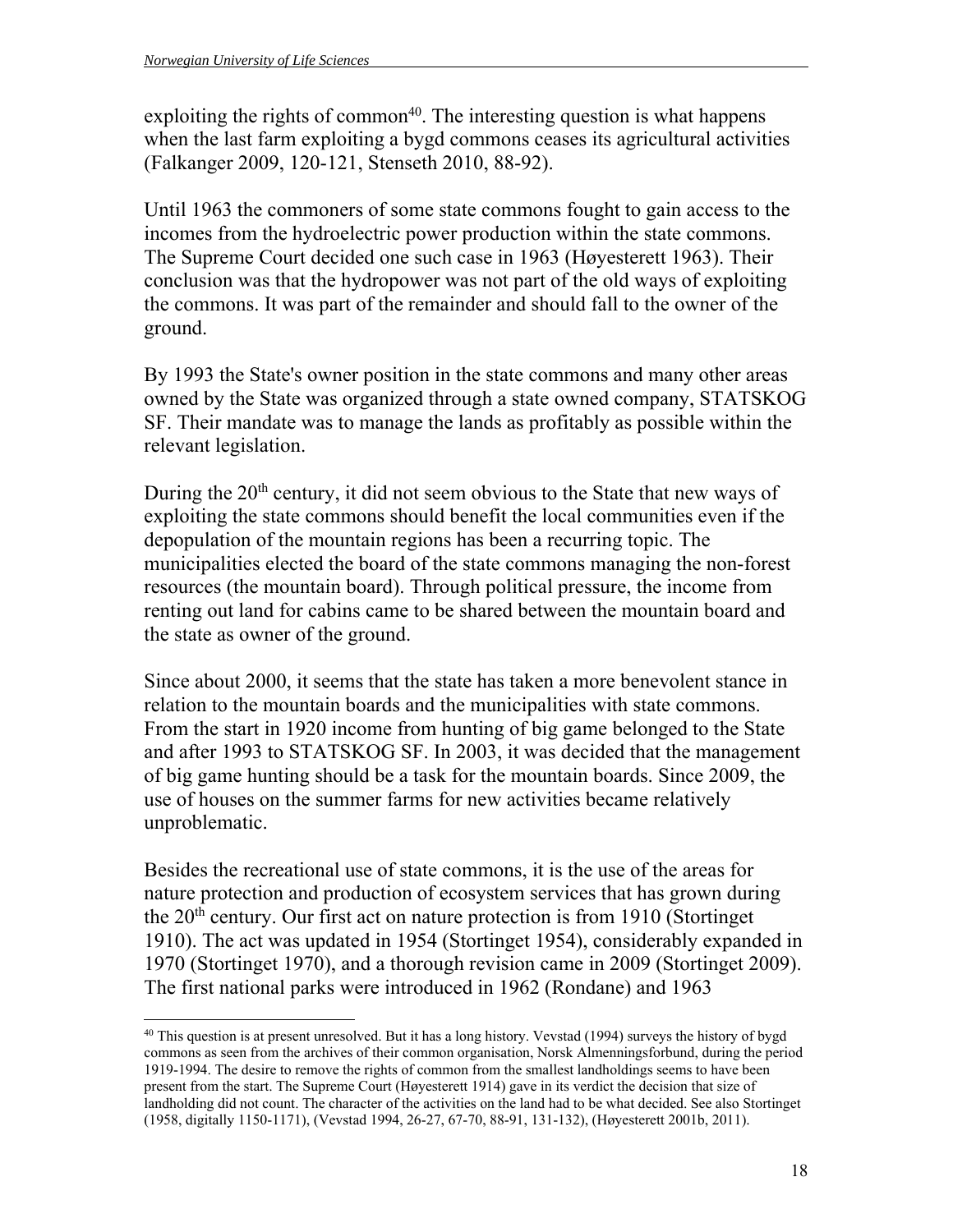(Børgefjell). In 1964 we got a comprehensive plan for developing protected areas (Naturvernrådet 1964) . The common characteristic of protected areas during the first wave of protection is that they were located in state commons<sup>41</sup>. In 2018 protected areas on state commons comprise 58% of their surface (NOU 2018, 149). In addition, some of the state commons are partly included in the reindeer pasturing areas of the reindeer herding Saami population (Stortinget 2007). The reindeer pasturing covers about 40% of the area of the commons (NOU 2018, 45). The needs for recreational landscapes and protection of forests have also affected the bygd commons by requirements to keep a certain area of old growth forest and, for bygd commons north of Oslo, by being included in the "Oslomarka" area managed for recreational use (Vevstad 1994, 92-108).

In general it can be noted that regulations of the protected areas led to new restrictions on the active exploitation of the resources and became one more limitation on the exploitation of the rights of common. The limitation may be more psychological than real. Established activities can go on, but new activities need permission of the State. This adds a bit to the transaction costs of exploiting the rights of common.

Another development is linked to the protection of biodiversity and the reappearance of large predators like wolf, bear and wolverine. In areas set aside for predators, the exploitation of pastures in mountain areas has become increasingly difficult. Many farmers have abandoned the use of pastures far away from the farm buildings. In the commons with predators, this means that the rights of common to pasture are used less.

The protection of biodiversity was part of a broader view of the wilderness areas as a national resource in need of protection against development of both industrial character and tourist activities. The legislation on this was not targeting the commons in particular. But since the commons comprised about one third of the surface of southern Norway it had consequences also here. The economic valuable resources that farmers had access to through their rights of common became less valuable through the increased transaction costs and losses to predators.

### **Concluding**

The development of the commons from the Viking age and until 1814 can be seen as a transfer of powers of ownership from the local community to the State. This transfer of powers may best be understood as a shift in the way of thinking about what the expression the "King's commons" meant. The King's bureaucracy

 $\overline{a}$ <sup>41</sup> Later on the protected areas have expanded onto privately owned land (NOU 1986).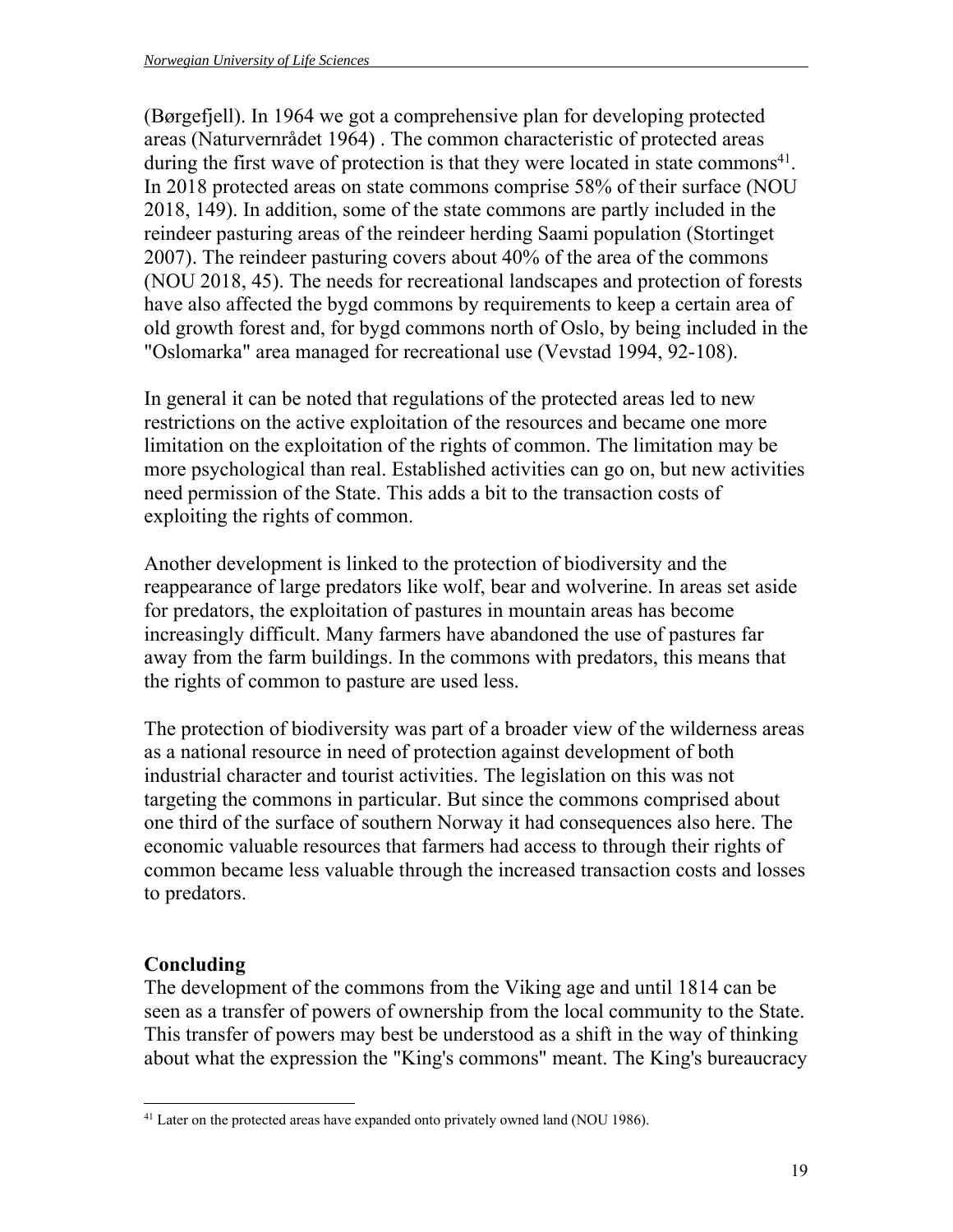lost their understanding of the local community's relation to their commons during the population crisis 1350-1550. A new understanding took hold in the central administration in Copenhagen. That which the farmers did not own belonged to the Crown. The rights of common as expressed in the old legislation were respected and should remain as they had from old on. But resource destruction had to be stopped. Reasonable limitations were introduced. First the exploitation was limited to the needs of the farm, and further to active farms, thus excluding from the commons the non-farming population of these communities. Then the Crown started large-scale exploitation of the forest resources and selling off forestland to sawmill owners and timber merchants.

Before the population decline and the collapse of the Norwegian State administration there is nothing to suggest other than that the Norwegian commons functioned in the same way as commons in other parts of Europe. A commons was an area with resources where all men from the local community had rights of access to sustain themselves and their families. In modern terms one might say that the residual belonged to the local community. The inevitable problems of conflict and coordination were taken care of by the local chief/ king and the local thing. As the scale of the State grew, part of the resources of the commons came to be part of the King's means to defend the realm. In a situation where allodial rights prevented normal taxation, this was a necessary addition to the incomes from the King's own lands and incomes from Viking raids.

As the Norwegian population started to grow again and new industries developed, the state administration had moved to Copenhagen and new ideas about property rights had taken hold. The old King's rights in the commons now came to be interpreted as property rights to all that the commoners did not need for their farming. Meanwhile the Norwegian commoners reacted like commoners all around the world, when a new market for a resource in the commons appeared they exploited it to the full, creating a "tragedy of the commons" by logging all timbers that could be sold. However, unlike other cases of such tragedies they were not forced to invent their own regulations. The King insisted on being the owner of the land and the remainder that the commoners did not need for their farming activities and started to introduce regulations and to enforce his claim on the residual. The commoners of Norway reacted like commoners around the world. They avoided the centrally promulgated rules as best they could<sup>42</sup>. They logged what they could sell. The King had not nearly sufficient resources to monitor logging activities and not nearly sufficient information about the location and extent of the "King's commons". The commoners did not volunteer information and if questioned

 $\overline{a}$ 42 Ostrom (2005) surveys the research on how different ways of producing regulations affects compliance.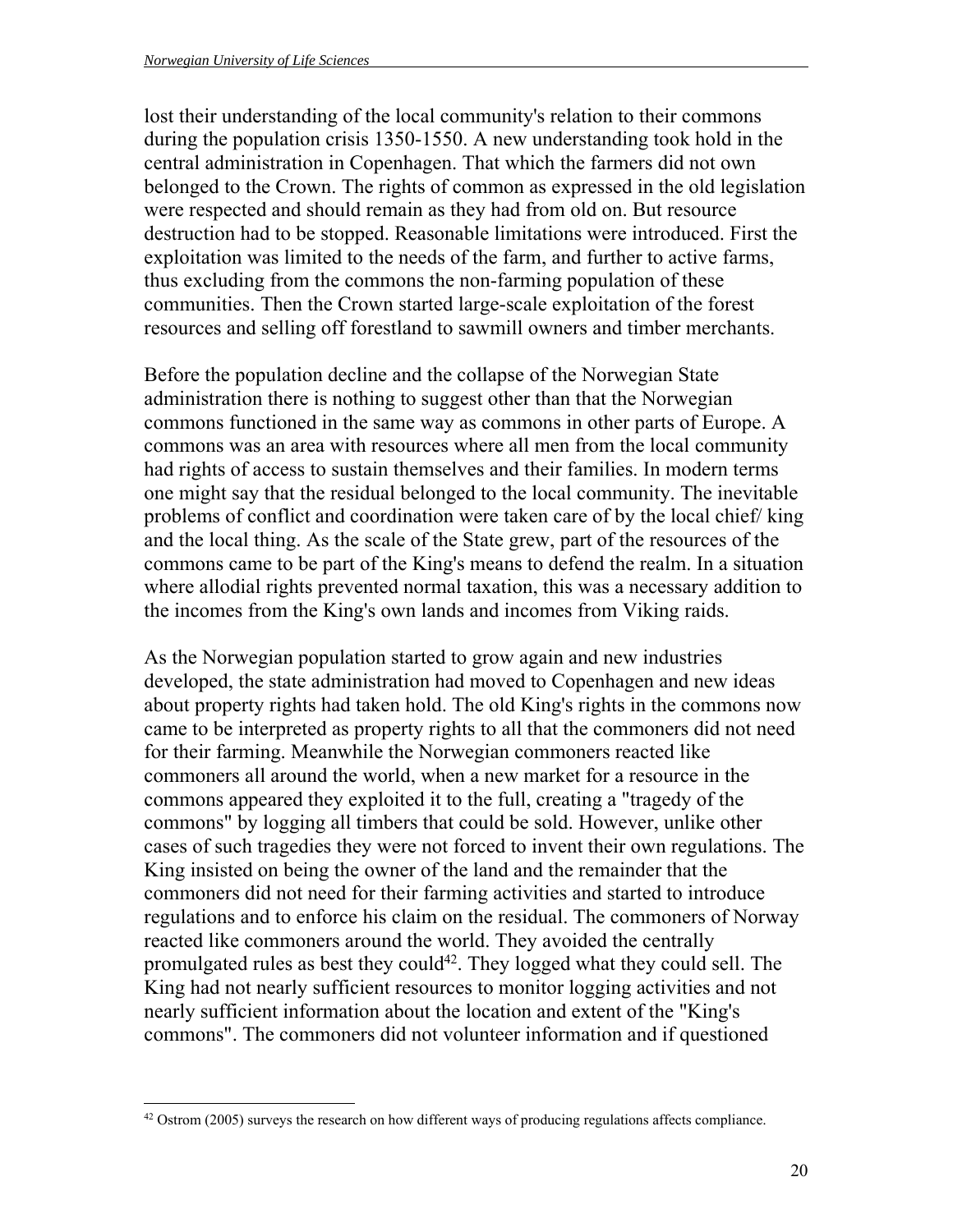they insisted that the areas were not the King's, it was co-owned by the local  $farmers<sup>43</sup>$ .

Over time, the forests regrew. A democratic State took over for the King. But the bureaucrats were as ever concerned about deforestation and wanted to regulate the activities of the commoners. In the 1857/1863 legislation, they created tools to do just that. The State's ideas about the commons were recast into 3 types of commons. A fourth type was not mentioned in the legal texts. We have called this hamlet commons.

The limitations and regulations of the exploitation of the legally defined commons continued. Over the next century, the insistence on the "needs" of the farm and the developments of agricultural technology limited the exploitation of the commons to pasture and timbers. Even firewood went out of fashion as electricity took over. By 2016, the number of active farms had declined to about 25% of what it was around 1920. The rights of fishing and hunting in the state commons came close to an all men's right. The national community expanded its use of the commons by defining much of their areas to be protected lands providing landscapes for recreational activities and production of ecosystem services, including protection of biodiversity.

Thus, by the end of the 20<sup>th</sup> century nature protection seemed to take over in limiting the exploitation of the traditional resources. Now one may sense a return to the view that the commons are containing resources for all men, all Norwegian. The ecosystem services, biodiversity, and landscape qualities are there for all to enjoy.

In broad strokes, the history of the management of the commons is one of limitations on rights of the local community, transfers of powers to the central State, and developing regulations benefitting the national community.

 $\overline{a}$ <sup>43</sup> Two times the King tried to establish a professional forest service, 1739-1746 and 1760-1771. They failed, partly due to insufficient manpower, partly from resistance from the established public servants, and partly from resistance from the farmers. On the history of the first forest service office ("generalforstamt") see Fryjordet (1968).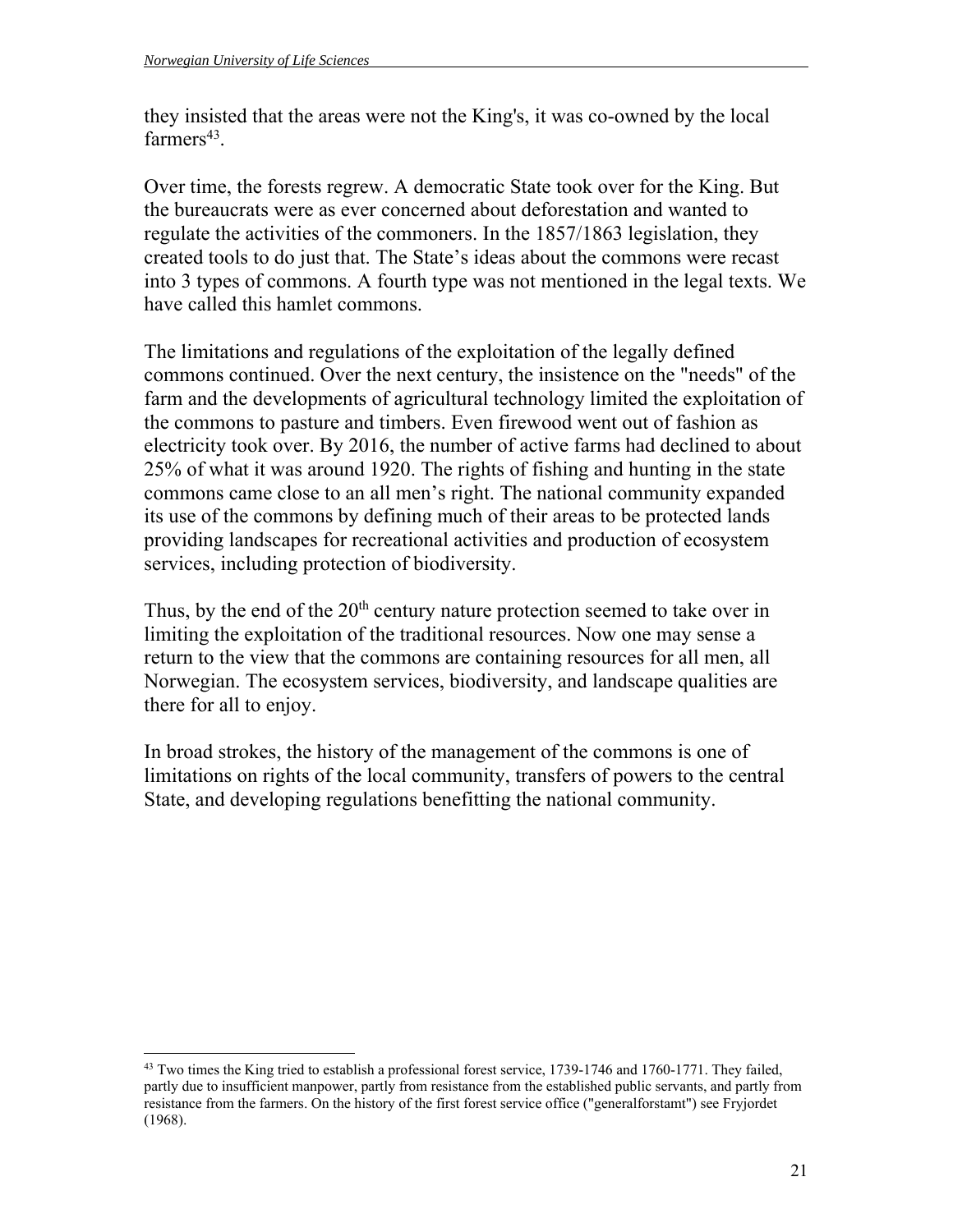#### **References:**

- Alm, Jens M. 1975. *Hadeland Almenning gjennom tidene. Lut og Lunnendi i sameie og utmark*. Gjøvik: Brandbu, Eina, Gran, Jevnaker, Lunner og Tingelstad Allmenning.
- Berge, Erling, and Anne Sigrid Haugset. 2013. Local ideas about rights of common in the context of a historical transformation from commons to private property. Aas: Centre for Land Tenure Studies, UMB.
- Douglas, Mary. 1986. *How Institutions Think*. London: Routledge & Kegan Paul.
- Ersland, Geir Atle, Hilde Sandvik, and Una Thoresen Dimola. 1999. *Norsk historie 1300-1625 : eit rike tek form*. Vol. B. 2. Oslo: Det Norske Samlaget.
- Fagan, Brian M. 2000. *The Little Ice Age : how climate made history, 1300-1850*. New York: Basic Books.
- Falkanger, Thor. 2009. *Allmenningsrett*. Oslo: Universitetsforlaget.
- Forde, C. Daryll. 1934 [1963]. *Habitat, economy and society : a geographical introduction to ethnology*. London: Methuen.
- Fryjordet, Torgeir. 1968. *Generalforstamtet 1739-1746*, *Norsk Skogbruksmuseum Særpublikasjon Nr 1*. Elverum: Norsk Skogbruksmuseum.
- Godelier, Maurice. [1984] 1986. *The Mental and the Material*. London: Verso.
- Grimstad, Sidsel, and Hans Sevatdal. 2007. Norwegian Commons. A brief account of history, status and challenges. In *Noragric Working Paper No. 40*. Aas: Norwegian University of Life Sciences.
- Hagland, Jan Ragnar, and Jørn Sandnes. 1994. *Frostatingsloven*. Oslo: Samlaget i samarbeid med Frosta historielag.
- Høyesterett. 1914. "Dom 3 december 1913 i I.-nr. 16/2 B s. a.: Elling K. Stensrud (advokat Carsten Bjerke) mot Jevnaker almenningsstyre (advokat Rubach) (Hadelandsdommen)." In *Norsk Retstidende*, edited by Jens Michael Lund, 35-69. Kristiania: Den norske sagførerforening/ W.C. Fabritius & Sønner A/S.
- Høyesterett. 1930. "Dom 14 februar 1930 i l.nr. 63/1 s. a.: Jens Broen, Meraker (advokat Stuevold Hansen) mot A/S Meraker Bruk (overrettssakfører Finn Arnesen til prøve)." *Norsk Retstidende* 95:137-152.
- Høyesterett. 1937. "Dom 19 mars 1937 i L.nr. 36/1 s.å.: Peter Ystmark m.fl. (advokat O. Solnørdal) mot A/S Folla (advokat Valentin Voss og advokat T. Bendixen) og Spillum Dampsag og Høvleri (advokat G. Sjaastad)." *Norsk Retstidende* 102:158-172.
- Høyesterett. 1963. "Dom 3. desember 1963 i l.nr. 123: Staten ved Direktoratet for statens skoger (høyesterettsadvokat Eiliv Fougner) mot 1. Fron almenningsstyre, 2. Fron fjellstyre (høyesterettsadvokat O. Trampe Kindt)." *Norsk Retstidende* 128 (II):1263-1288.
- Høyesterett. 1996. "Dom 22 oktober 1996 i l.nr. 64/1996." *Norsk Retstidende* 161:1232-1255.
- Høyesterett. 2000. "Dom 7. november 2000 i l.nr. 48B/2000: 1 Asbjørn Hegstad m.fl. i alt 10 parter (advokat Pål Christensen) mot AS Værdalsbruket (advokat Knut Røstum)." *Norsk Retstidende* 165 (II):1767- 1785.
- Høyesterett. 2001a. "Dom 5. oktober 2001 i l.nr. 5B/2001, nr. 340/1999: Grunneiere og rettighetshavere i Manndalen, under gnr. 29-35 i Kåfjord kommune: 1. Erik Andersen (m. fl. i alt 146 parter) (Advokat Christian B. Hjort - til prøve) mot Staten v/Landbruksdepartementet (Advokat Steinar Mageli)." *Norsk Retstidende* 166 (2):1229-1253.
- Høyesterett. 2001b. "Dom 9. februar 2001 i sk nr 2000/301: Gran Almenning v/styrets formann (advokat Johs. Thallaug) og Norsk Almenningsforbund v/styret (hjelpeintervenient) (advokat Johs. Thallaug) mot Terje Brænden m.fl. (ialt 22 parter) (advokat Håkon Schiong - til prøve)." In *Norsk Retstidende*, edited by Pål A. Bertnes, 213-225. Oslo: Den norske advokatforening.
- Høyesterett. 2011. HR-2011-00571-A, (sak nr. 2010/1861), sivil sak, anke over overskjønn, bortfall av allmenningsrett. Oslo: Norges Høyesterett.
- ILO. 1989. Indigenous and Tribal Peoples Convention (No. 169). Convention concerning Indigenous and Tribal Peoples in Independent Countries (Entry into force: 05 Sep 1991). Geneva: International Labor Organisation.
- Imsen, Steinar. 1990. *Norsk Bondekommunalisme fra Magnus Lagabøte til Kristian Kvart. Del 1 Middelalderen*. Trondheim: Tapir Akademisk Forlag.
- Imsen, Steinar. 1994. *Norsk Bondekommunalisme fra Magnus Lagabøte til Kristian Kvart. Del 2 Lydriketiden*. Trondheim: Tapir Akademisk Forlag.
- Jonassen, Øystein. 2009. "Fra Torfæus til Krag: en analyse av norske historikeres syn på Harald Hårfagre og odelstilegnelsen." MA thesis, Det Humanistiske Fakultet, Universitetet i Stavanger.
- Kingdom of Denmark/Norway. 1687 [1991]. Kong Christian den Femtis Norske Lov. In *https://www.nb.no/items/884d1908ad798d6c41d3a4dbadc07fe1?page=5&searchText=Christian%20V %20norske%20lov*. Oslo: Norsk Kulturforlag.
- Kong Christian V. 1687 [1982]. *Kong Christian den Femtes Norske Lov: 15de april 1687 : med Kongeloven 1665*. Oslo: Universitetsforlaget.
- Landbruksdepartementet. 1916. Indstilling til lov om bygdernes utnyttelse av sine bruksrettigheter til beite, jagt og fangst m. v. i statens almenninger - med bilove. Oslo: Landbruksdepartementet.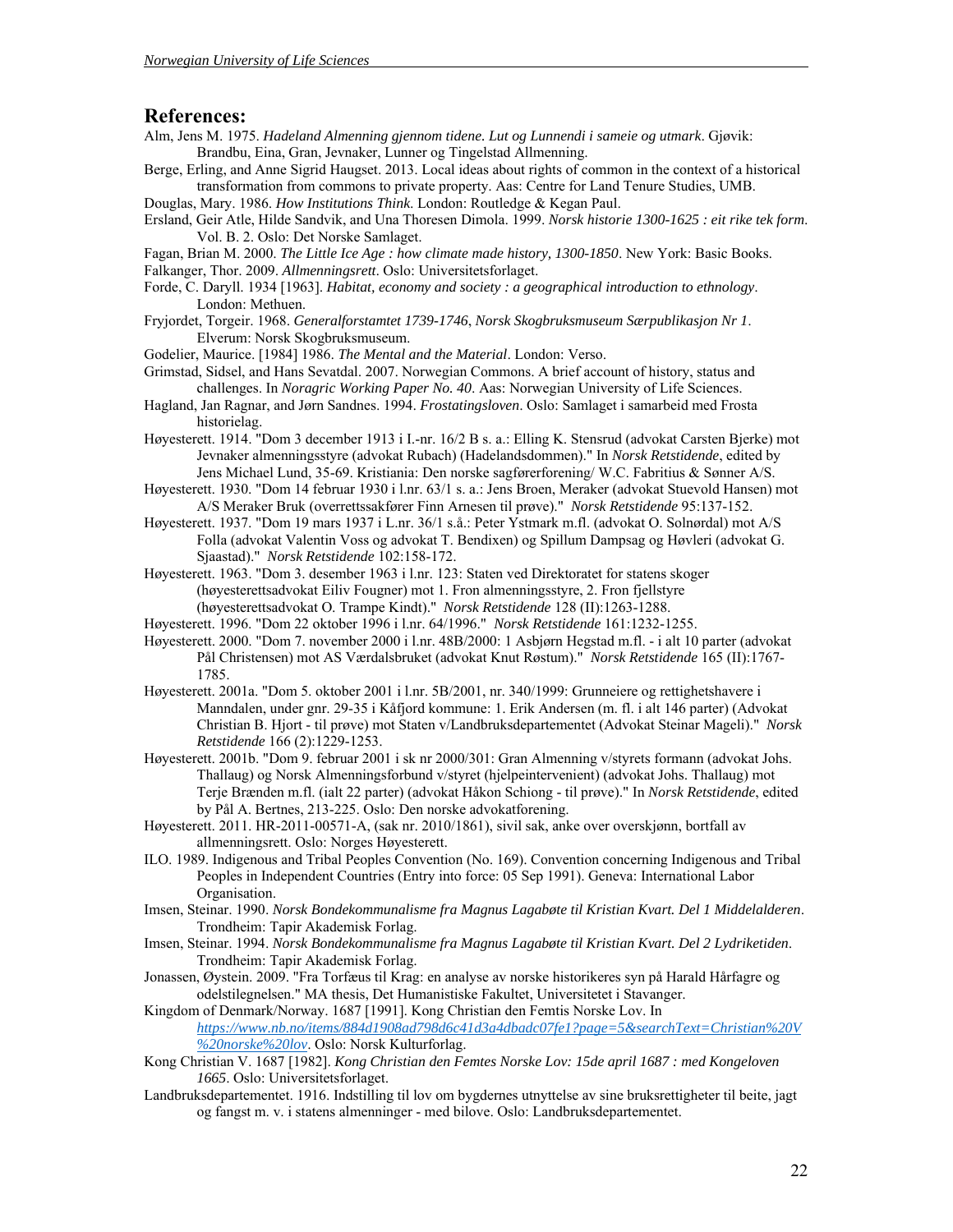Landbruksdepartementet. 1958. St. Meld. Nr. 19 (1958) Ålmenningsspørsmål i Trøndelag. Oslo: Regjeringen. Naturvernrådet. 1964. Innstilling om landsplan for natur- og nasjonalparker i Norge. edited by Kirke- og

undervisningsdepartementet. Oslo: Naturvernrådet.

- NOU. 1985. NOU 1985:32 Revisjon av almenningslovgivningen. Oslo: Universitetsforlaget/ Statens forvaltningstjeneste.
- NOU. 1986. NOU 1986:13 Ny landsplan for nasjonalparker. Oslo: Universitetsforlaget.

NOU. 2018. NOU 2018:11 Ny fjellov. edited by Landbruks- og matdepartementet. Oslo: Trykkings- og serviceorganisasjonen til departementa.

Ostrom, Elinor. 2005. "Policies That Crowd out Reciprocity and Collective Action." In *Moral Sentiments and Material Interests. The Foundations of Cooperation in Economic Life*, edited by Herbert Gintis, Samuel Bowles, Robert Boyd and Ernest Fehr, 253-275. Cambridge, MA: The MIT Press.

- Robberstad, Knut. 1937. *Gulatingslovi*. Translated by Knut Robberstad. Vol. Norrøne bokverk 33. Oslo: Samlaget.
- Robberstad, Knut, and Carsten Lien. 1969. *Gulatingslovi*. Oslo: Samlaget.
- Robberstad, Knut, and Carsten. Lien. 1981. *Gulatingslovi*. Oslo: Samlaget.
- Rynning, Lorents. 1968. *Bidrag til norsk almenningsrett. Bind II*. Oslo: Universitetsforlaget.
- Schiefloe, Asm. 1955. *Hovedlinjer i norsk almenningsrett*. Oslo: Tanum.
- Sevatdal, Hans. 1985. *Nasjonalatlas for Norge. Offentlig grunn og bygdeallmenninger*. Hønefoss: Statens kartverk (Norges Geografiske Oppmåling).
- Sevatdal, Hans. 1998. "Common Property in Norway's Rural Areas." In *Law and the Governance of Renewable Resources*, edited by Erling Berge and Nils Chr. Stenseth, 141-161. Oakland, CA: ICS Press.

Sevatdal, Hans. 2017. *Eigedomshistorie, redigert av Per Kåre Sky og Erling Berge*. Oslo: Universitetsforlaget.

- Sigurðsson, Jón Viðar. 1999. *Norsk historie 800-1300. Frå høvdingmakt til konge- og kyrkjemakt*. Oslo: Det Norske Samlaget.
- Smith, M. Estellie. 1991. "The ABCs of Political Economy." In *Early State Economics*, edited by Henri J. M. Claessen, and Pieter van de Velde. New Brunswick, NJ and London: Transaction Publishers.
- Stenseth, Geir. 2005. *Almenningens Janusansikt. En sammenlignende rettslig analyse av almennings- og samarbeidsforhold i norsk utmark*. Oslo: Gyldendal.
- Stenseth, Geir. 2010. "Bygdeallmenningenes rettshistorie og dens møte med fremtidens landbruk." In *Natur, rett, historie*, edited by Kirsti Strøm Bull, 81-95. Oslo: Akademisk publisering.
- Stortinget. 1857 [1861]. "Lov 1857-10-12 lov indeholdende Bestemmelser om Almindingsskove." In *Almindelig Norsk Lovsamling for Tidsrummet fra 1660-1860*, edited by Otto Mejlænder, 1440-1441. Christiania: Chr. Tønsbergs Forlag.
- Stortinget. 1863 [1872]. "LOV 1863-06-22 Lov om skovvæsenet." In *Almindelig Norsk Lovsamling for Tidsrummet 1660-1870 i Udtog og med Henvisninger*, edited by Otto Mejlænder, 931-939. Christiania: P. T. Mallings Boghandel.
- Stortinget. 1899 [1907]. "Lov 1899-05-20 Nr. 2 Angaaende jagt og fangst (jaktloven)." In *Almindelig Norsk Lovsamling. Femte Bind 1895-1899*, edited by P. I Paulsen, J. E Thomle and C. S Thomle, 1033-1046. Oslo: Aschehoug.
- Stortinget. 1910. Lov 1910-07-25 Nr 3 Om naturfredning. Kristiania: Aschehoug.
- Stortinget. 1920 [1925]. "Lov 1920-03-12 Nr. 5 Om utnyttelse av rettigheter til beite, fiske, jakt og fangst m.v. i statens almenninger (fjelloven)." In *Almindelig Norsk Lovsamling. Fjerde Supplementsbind 1920-1923*, edited by P. I. Paulsen, J. E. Thomle and C. S. Thomle, 75-90. Oslo: Aschehoug.
- Stortinget. 1954. Lov 1954-12-01 Nr. 2 Lov om naturvern. Oslo: Stortingets informasjonstjeneste.
- Stortinget. 1958. *Kongeriket Norges 102. ordentlige Stortings Forhandlinger 1958 2. Del B (St.Meld 1-50)*, *Stortingsforhandlinger*. Oslo: [Forvaltningstjenestene] DOI:urn.nb.no:no
	- nb\_digistorting\_1958\_part2\_vol-b.
- Stortinget. 1970. Lov 1970-06-19 nr. 63 Lov om naturvern. Oslo: Lovdata.
- Stortinget. 1975. LOV 1975-06-06 nr 31: Lov om utnytting av rettar og lunnende m.m. i statsallmenningane (fjellova). Oslo: Lovdata.
- Stortinget. 1992a. "LOV-1992-06-19-60 Nr 60. Lov om skogsdrift m.v. i statsallmenningene." In *Norges Lover 1685-1995*, edited by Tore Schei and Frederik Zimmer. Oslo, 1996: Det juridiske fakultet, Universitetet i Oslo.
- Stortinget. 1992b. "LOV 1992-06-19 nr 59 Om bygdeallmenninger." In *Norges Lover 1685-1995*, edited by Tore Schei and Frederik Zimmer. Oslo, 1996: Det juridiske fakultet, Universitetet i Oslo.
- Stortinget. 2005. Innst. O. Nr. 80 (2004-2005) Innstilling fra justiskomiteen om lov om rettsforhold og forvaltning av grunn og naturressurser i Finnmark fylke (finnmarksloven). Oslo: Stortinget, Justiskomiteen.
- Stortinget. 2007. LOV 2007-06-15 nr 40: Lov om reindrift (reindriftsloven). Oslo: Lovdata.